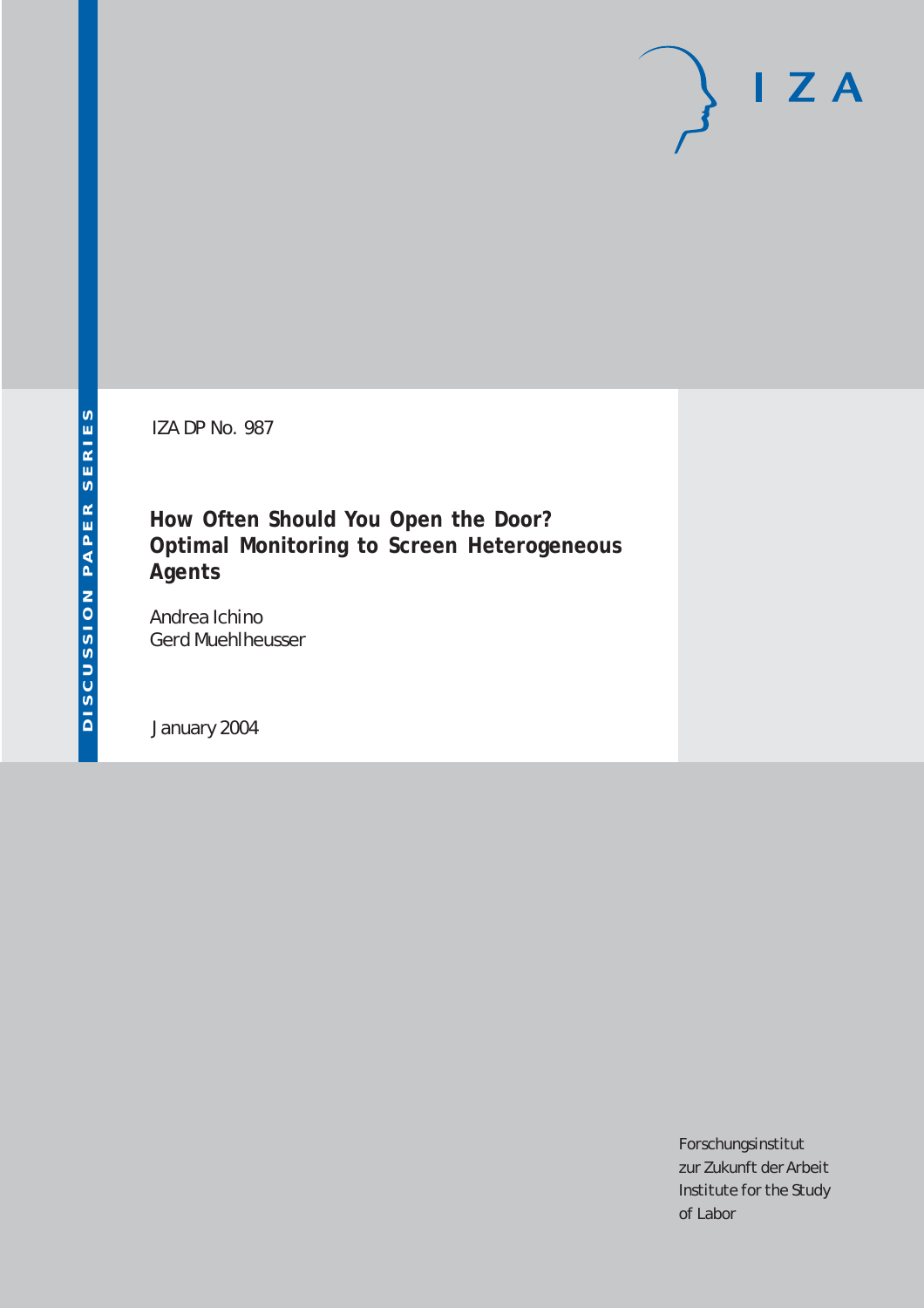# **How Often Should You Open the Door? Optimal Monitoring to Screen Heterogeneous Agents**

#### **Andrea Ichino**

*EUI, CEPR, CESifo and IZA Bonn* 

#### **Gerd Muehlheusser**

*University of Bern and IZA Bonn* 

Discussion Paper No. 987 January 2004

IZA

P.O. Box 7240 D-53072 Bonn Germany

 $Tel + 49-228-3894-0$ Fax: +49-228-3894-210 Email: [iza@iza.org](mailto:iza@iza.org)

This Discussion Paper is issued within the framework of IZA's research area *General Labor Economics.* Any opinions expressed here are those of the author(s) and not those of the institute. Research disseminated by IZA may include views on policy, but the institute itself takes no institutional policy positions.

The Institute for the Study of Labor (IZA) in Bonn is a local and virtual international research center and a place of communication between science, politics and business. IZA is an independent, nonprofit limited liability company (Gesellschaft mit beschränkter Haftung) supported by Deutsche Post World Net. The center is associated with the University of Bonn and offers a stimulating research environment through its research networks, research support, and visitors and doctoral programs. IZA engages in (i) original and internationally competitive research in all fields of labor economics, (ii) development of policy concepts, and (iii) dissemination of research results and concepts to the interested public. The current research program deals with (1) mobility and flexibility of labor, (2) internationalization of labor markets, (3) welfare state and labor market, (4) labor markets in transition countries, (5) the future of labor, (6) evaluation of labor market policies and projects and (7) general labor economics.

IZA Discussion Papers often represent preliminary work and are circulated to encourage discussion. Citation of such a paper should account for its provisional character. A revised version may be available on the IZA website ([www.iza.org](http://www.iza.org/)) or directly from the author.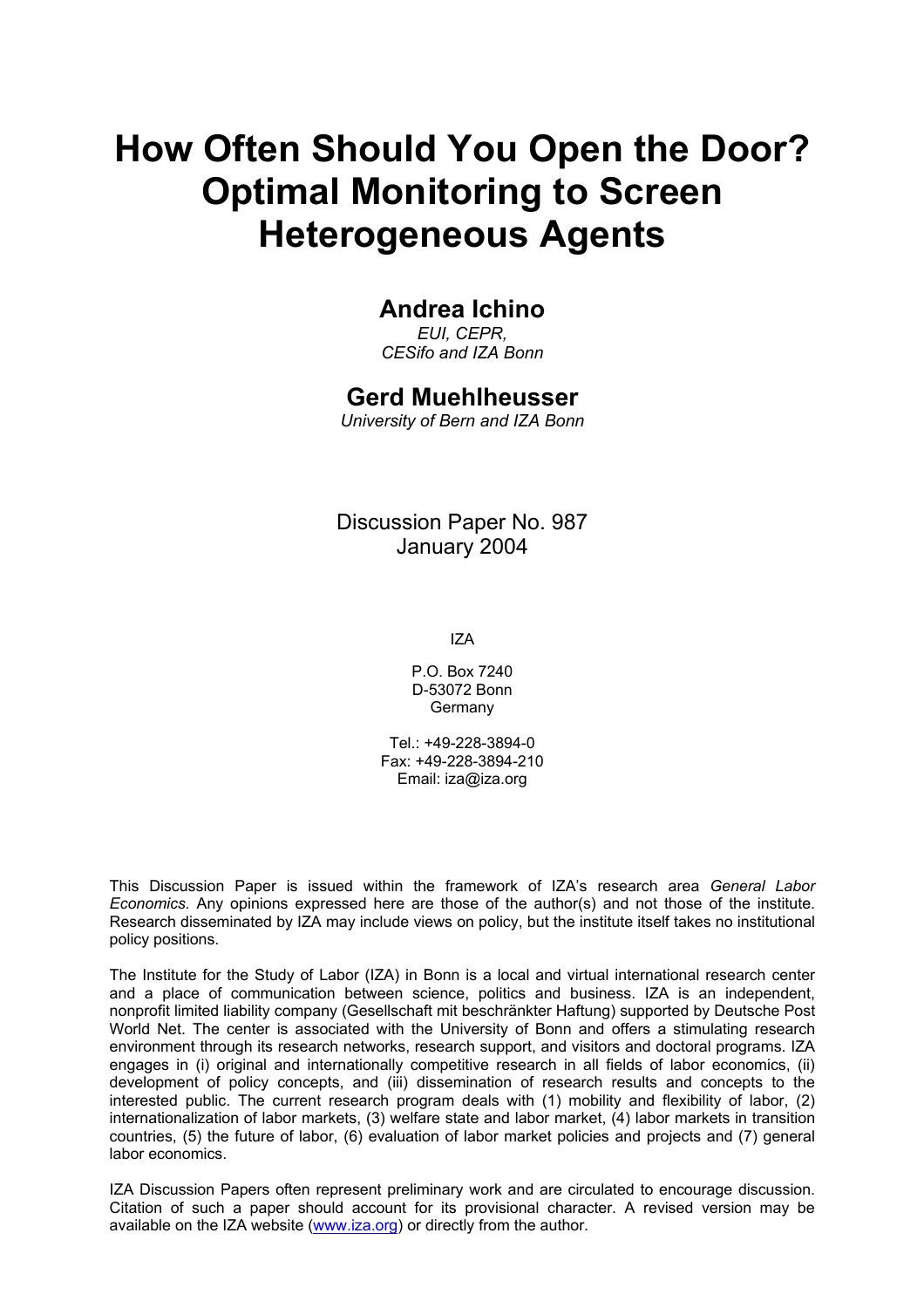IZA Discussion Paper No. 987 January 2004

## **ABSTRACT**

### **How Often Should You Open the Door? Optimal Monitoring to Screen Heterogeneous Agents**[∗](#page-2-0)

This paper shows that monitoring too much a partner in the initial phase of a relationship may not be optimal if the goal is to determine his loyalty to the match and if the cost of ending the relationship increases over time. The intuition is simple: by monitoring too much we learn less on how the partner will behave when he is not monitored. Only by giving to the partner the possibility to misbehave he might be tempted to do it, and only in this case there is a chance to learn his type at a time where separation would be possible at a relatively low cost.

JEL Classification: D2, D8, M5

Keywords: monitoring, probation, effort, asymmetric information

Corresponding author:

 $\overline{a}$ 

Gerd Muehlheusser Department of Economics University of Bern Gesellschaftsstrasse 49 3012 Bern **Switzerland** Email: [gerd.muehlheusser@vwi.unibe.ch](mailto:gerd.muehlheusser@vwi.unibe.ch)

<span id="page-2-0"></span><sup>∗</sup> We are very grateful to Elena Argentesi, Heski Bar-Isaac, Pascal Courty, Winand Emons, Eberhard Feess, Simon Lörtscher, Margaret Meyer, Massimo Motta, Andreas Roider, Karl Schlag, Klaus Schmidt, Eyal Winter and seminar participants at IZA and EUI, for helpful comments and discussions. The second author gratefully acknowledges financial support from the Department of Economics at the European University Institute through a Jean Monnet Fellowship.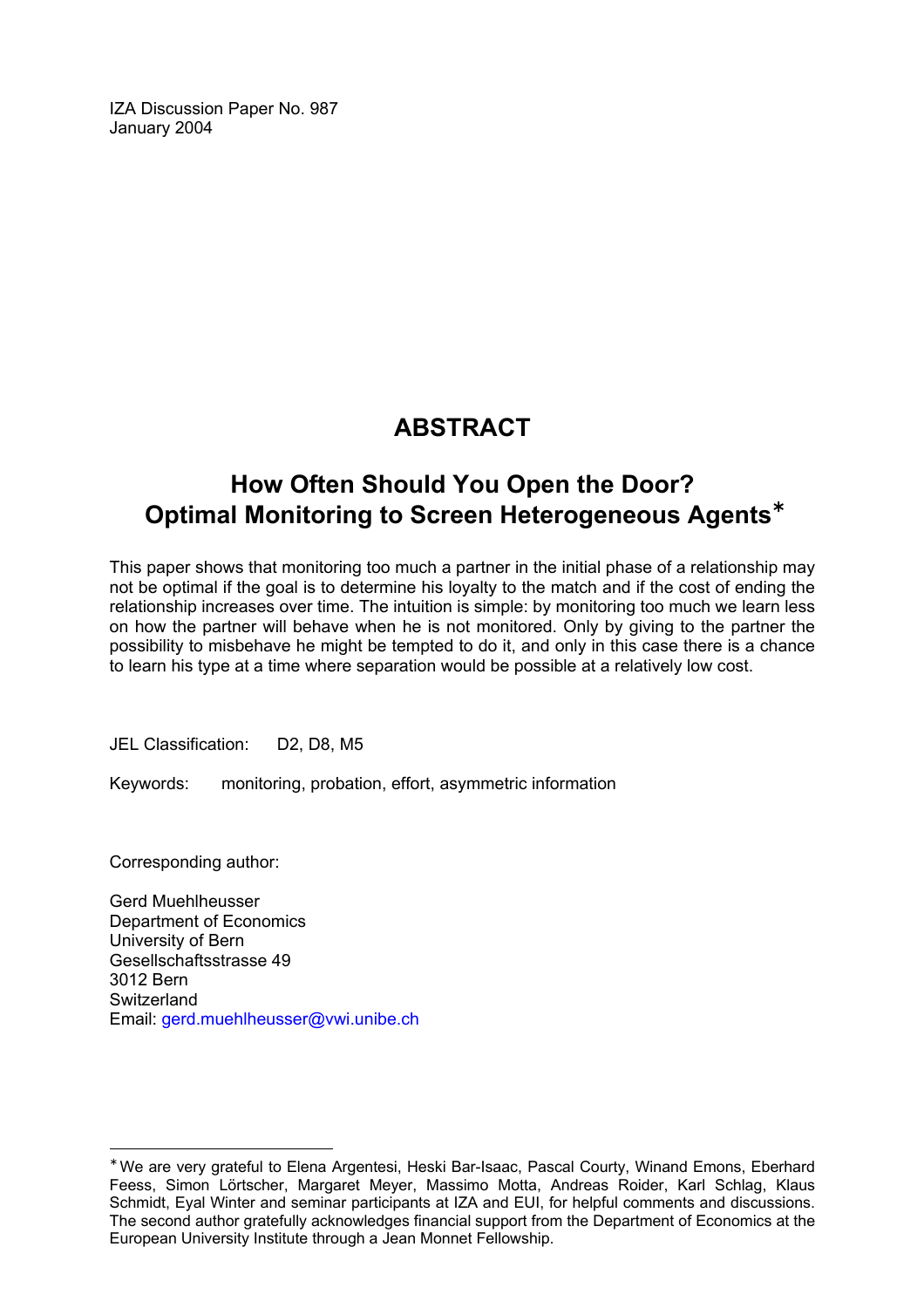### 1 Introduction

The need to test the reliability of potential partners at the beginning of a project is a typical feature of many human relationships, not only of an economic nature. This need is particularly strong in the frequent cases in which, once the project starts, a separation from unreliable partners becomes more difficult. It is therefore not surprising that many partnerships feature, either explicitly or implicitly, an initial period of "probation" in which the persons involved monitor each other and decide, before it is "too late", whether to go on with the relationship or not. What is perhaps more surprising is that monitoring partners permanently during these probation periods may not be optimal, and in this paper we want to show why.

The intuition is simple. Consider an engagement before marriage in which the woman wants to test the loyalty of the potential husband (or vice versa if you prefer). A simplification not too far from reality is to assume that there are two types of men: those who will never betray their partner and those who instead might fall to the temptation of a love affair if an attractive occasion materializes. In order to find out to which type of men the potential husband belongs, the fiancee might try to spend as much time as possible with him, monitoring him closely in all his daily and night activities. In this way she would apparently learn a lot about him, but effectively she would not learn the most important thing to be learned, which is how the potential husband behaves when, as during marriage, he is not monitored continuously. Only by giving the partner the possibility to mis-behave he might be tempted to do it, and only in this case his type could possibly be revealed when separating would still be feasible at low cost.

A similar situation characterizes labor market contracts where probation-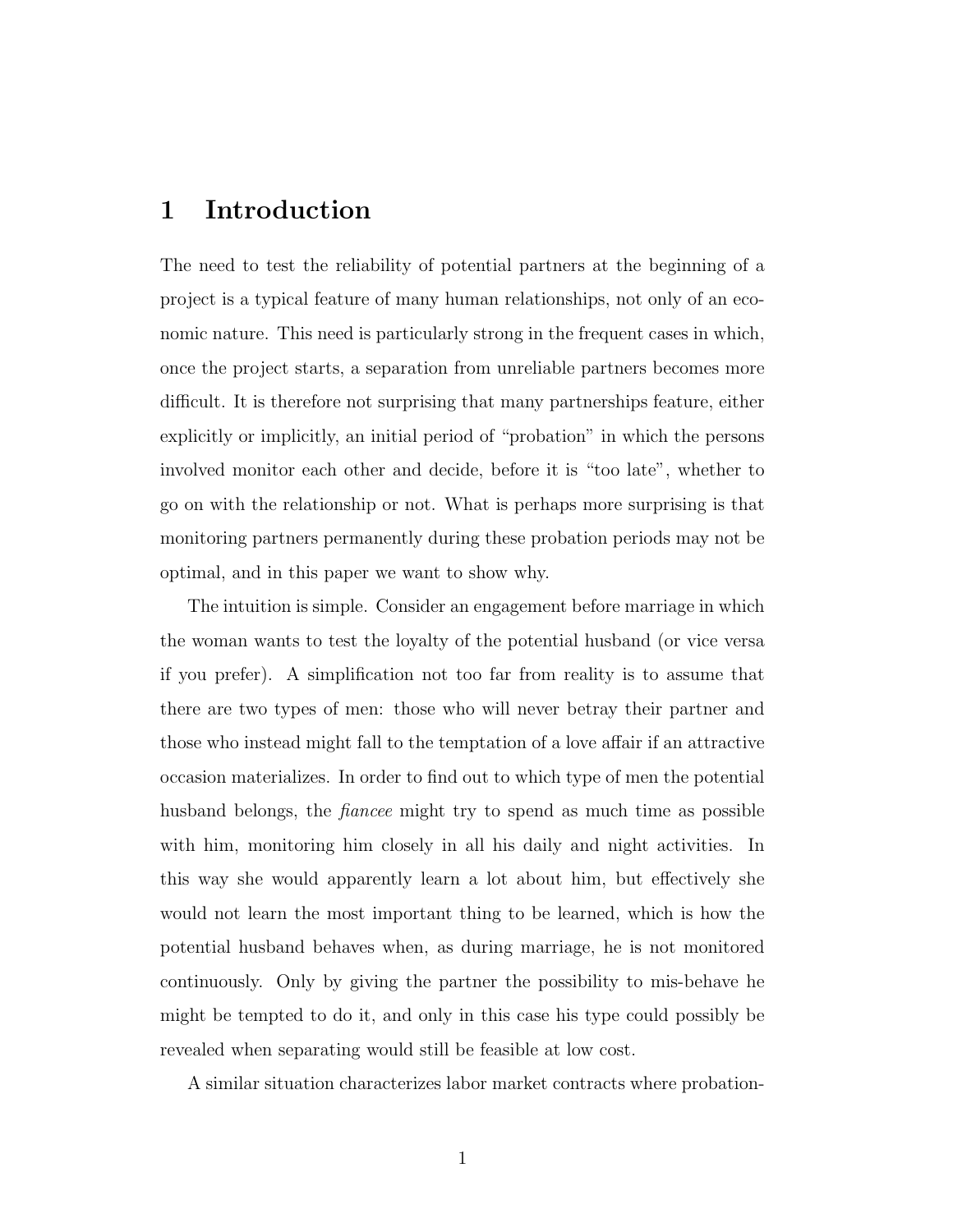ary periods are often specified explicitly. Note that the distinctive feature of these periods is not to make monitoring possible, but to be periods in which firing is allowed at a relatively low cost. Even when probation is not explicitly foreseen in a contract, various reasons (e.g. sunk costs or investments in job specific human capital) make it easier to fire a worker earlier in a career rather than later. In all these cases we argue that too much monitoring at the beginning of the relationship is not optimal, because it prevents the firm from learning how the worker behaves when she is not monitored. As in the case of the engagement before marriage, the firm is typically interested in discriminating between two types of potential employees: those who are "unconditional cooperators", and therefore exert a maximum level of effort in all instances, and those who are instead "rational shirkers", and would therefore indulge in laziness if the cost of effort is high and the probability of detection sufficiently low. Inasmuch as the "rational shirkers" can mimic the behavior of the "unconditional cooperators" during probation, continuous monitoring ("keeping the office door always open") is suboptimal because the probability of detection would be too high and the "rational shirker" would never concede to the temptation of being "lazy". As a result the two types of workers would be observationally identical during probation, and only when firing becomes costly would the true types be revealed. On the contrary, random monitoring ("opening the door not too often and with no specific pattern") might be more revealing because the "rational shirker" would be induced to take a chance to be lazy. Thus, only in this case would there be a chance that the two types of workers might be caught behaving differently.

Also in the case of trading between firms, and in general between "buyers" and "sellers", the same type of result might apply. Most firms write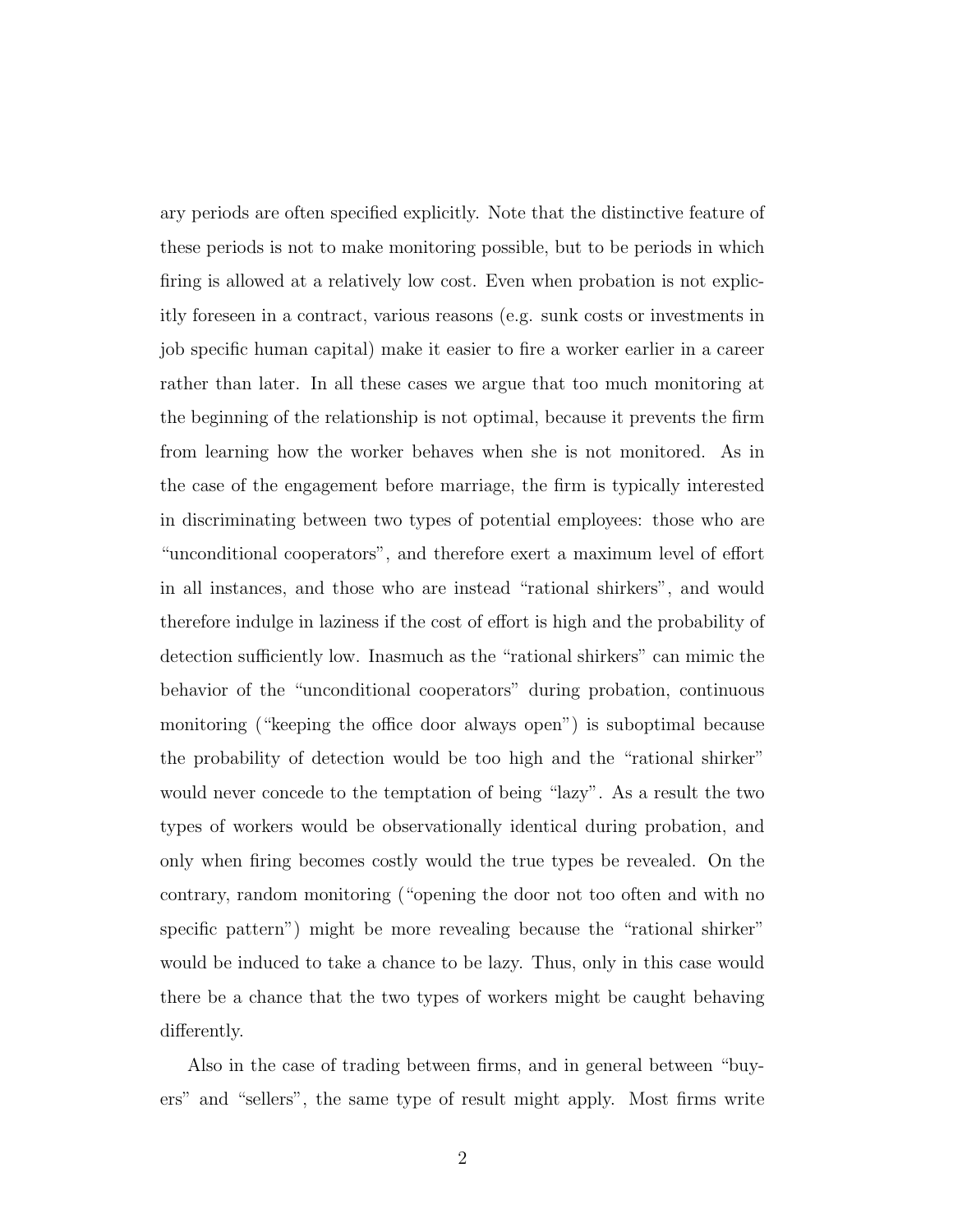long-term contracts with other firms to obtain inputs for their production process. The selection of partners for the provision of inputs may be subject to a trial period similar to the one that characterizes labor or marriage contracts. What this paper suggests is that these periods would be totally uninformative about the reliability of the trading partners if the buyer announced his willingness to monitor extensively the quality of the input acquired during trial. If the unreliable sellers knew that they would be fully monitored during trial, they would try to make their product indistinguishable from the product of reliable sellers. However, this would offer no guarantee that the product would be of high quality after the long-term contract is signed.

Note that our argument does not apply only to long-term relationships but is also relevant for one-shot interactions in which the reliability of a partner is so important that it becomes crucial to test it before the main interaction starts. Thus, our intuition is in principle relevant for many kinds of human relationships, but of course not for all of them. Therefore, in the light of the above examples and before going into a formal description of our model in Section [3,](#page-10-0) it may be useful to clarify, within a generic "principalagent" framework, what is needed for our intuition to apply. We will do this in the next section at the end of which it will be evident that the set of relevant cases is quite large.

### 2 The necessary ingredients

First, there must be heterogeneity of agents with respect to the cost of exerting effort, an hypothesis which probably characterizes most human relationships and which is for example strongly supported by the evidence described in Nagin, Rebitzer, Sanders, and Taylor (2002) and Ichino and Riphahn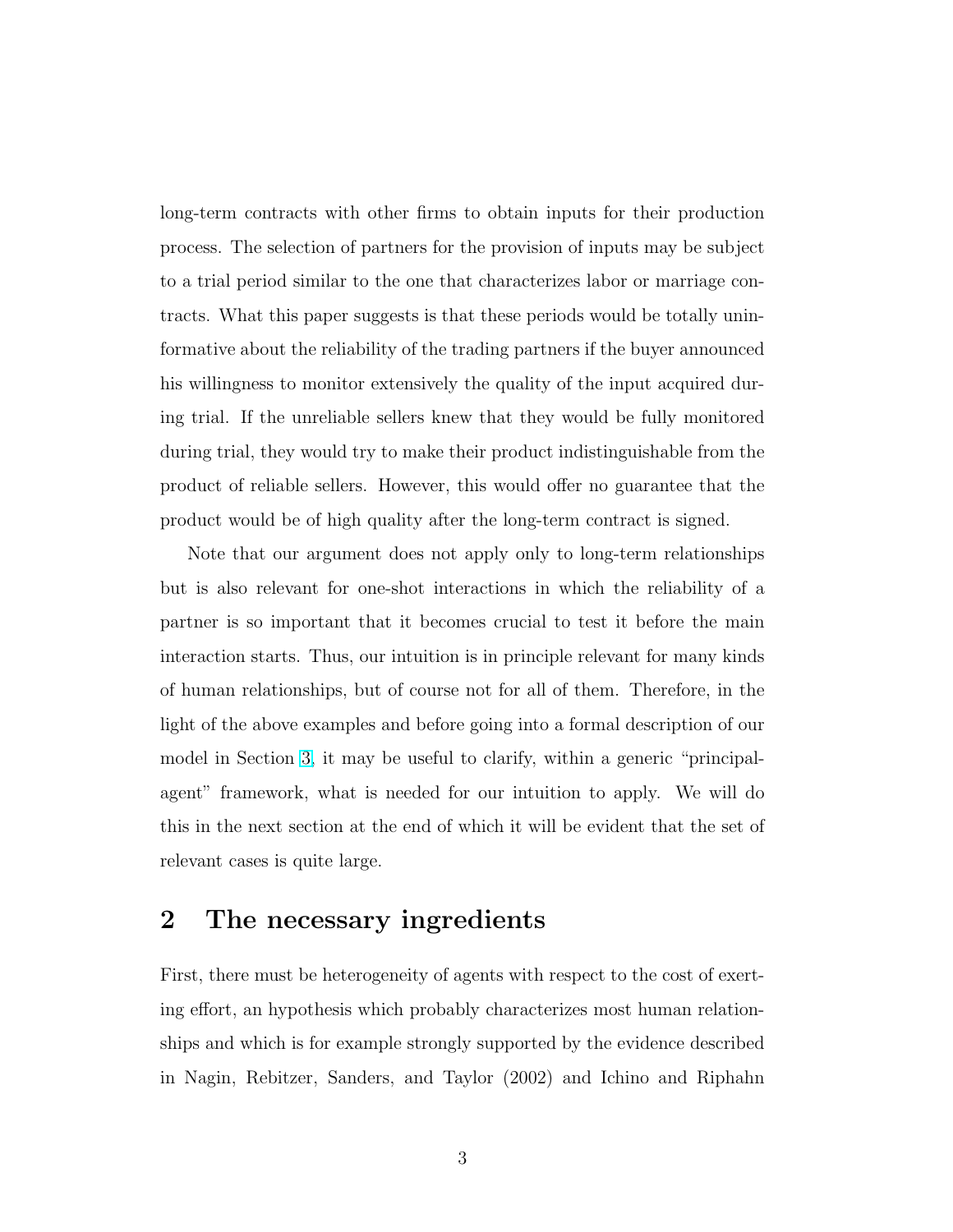$(2003).$ <sup>1</sup> Without loss of generality, we distinguish between "good" agents who are willing to exert effort unconditionally and "bad" agents who instead face effort costs and therefore are potential shirkers. Since a shirking agent yields a negative payoff to the principal, the latter is interested in identifying bad agents in order to stop the relationship with them.

Second, splitting from an agent must become more costly for the principal as the length of the relationship increases. Although this assumption restricts somewhat the set of relevant cases, it captures a feature that often characterizes long-term relationships. This feature is sometimes a consequence of institutional arrangements, like engagements in the marriage market and probation periods in the labor market, but the existence of such an explicit reference to a trial period is not necessary for our story. Splitting may become increasingly difficult also because of sunk costs paid at some point during the relationship or because of the accumulation of match-specific capital that would be too costly to destroy in case of splitting up. For any of the above reasons, the principal is interested in identifying bad agents as early as possible, in order not to remain stuck with them when firing becomes too expensive. On the other hand, for the same reasons, bad agents have an extremely strong incentive to mimic good agents, because when firing becomes too costly for the principal they can shirk at no risk.<sup>2</sup>

 $^{\rm 1}$  The first paper analyzes data from a field experiment in which the monitoring rate is varied to see how people react to it in terms of shirking. It finds that, although there are many "rational shirkers", a significant proportion of agents does not take advantage when the monitoring rate goes down and can thus be classified as "unconditional cooperators". The second one compares the absenteeism rate of newly hired workers during and after probation in a large Italian bank. 42% of them are never absent while among the others an increase in absenteeism is observed on average when incentives change at the end of probation.

<sup>&</sup>lt;sup>2</sup>The principal's attempt to find out an agent's type induces bad agents to try to mimic good types which makes both types to appear more similar. This feature is reminiscent to models of reputation games á la Kreps, Milgrom, Roberts, and Wilson (1982) and Fudenberg and Levine (1992). On the other hand, in Mailath and Samuelson (2001), it is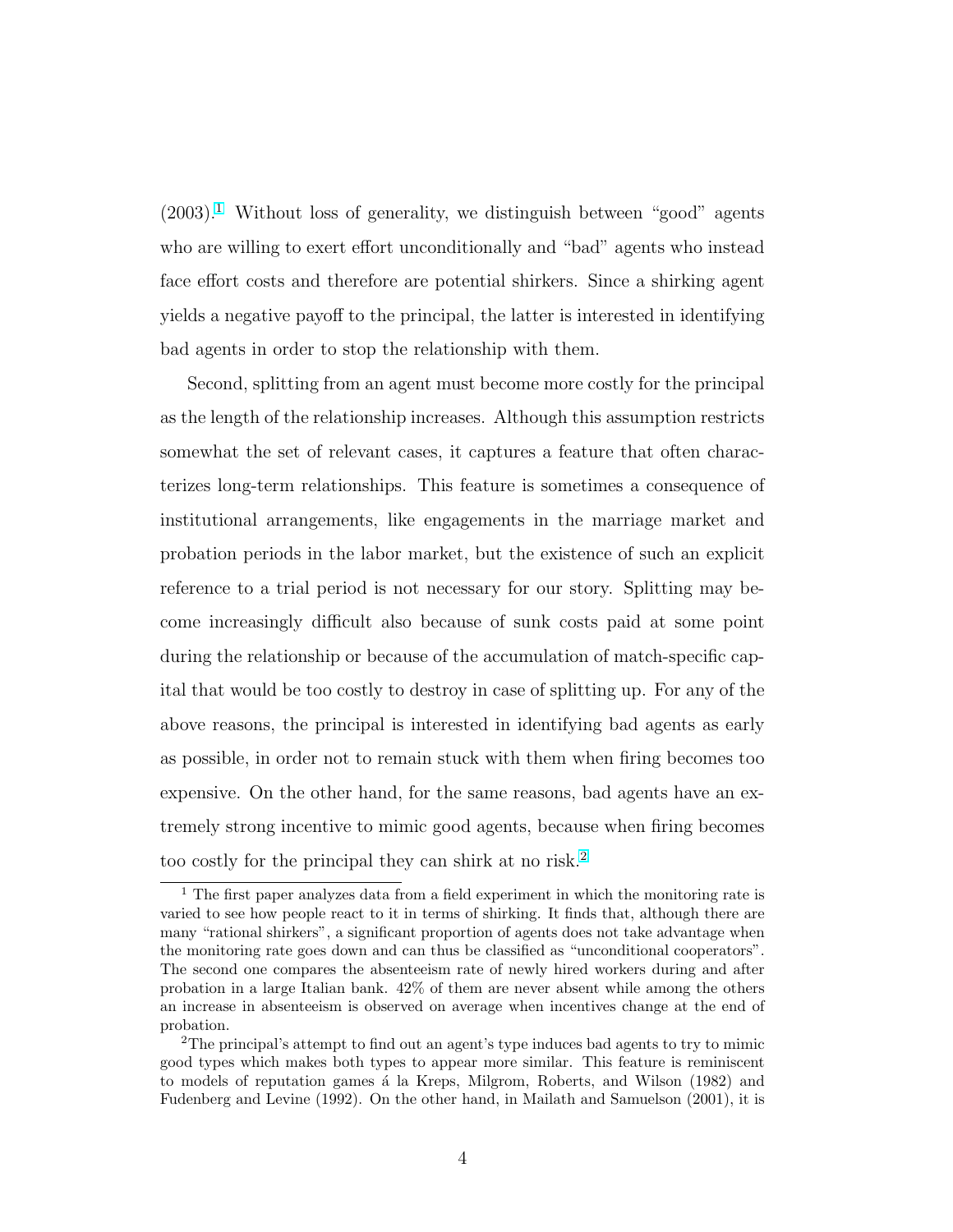Third, we consider only situations in which it is either impossible or too costly to design menus of contracts capable of "screening" between the two types of workers. Once again, this should not appear as a particularly restrictive assumption, since in any realistic setup, the number of different contracts which can be offered by a principal is "finite", so that there might still exist some degree of heterogeneity among agents who choose a particular contract. In the extreme case frequently encountered in real-world labor markets, there are institutional constraints such that workers who do the same job must also get the same (fixed) wage. This is the case we consider but our results do not qualitatively change as long as the type space is "richer" than the space of potential contracts to offer so that there is heterogeneity for each different type of contract. Moreover, our setting implies that bad types have a strong incentive to mimic good types, since they would otherwise be fired when choosing the contract designed for them. Thus, such screening contracts either do not exist, or even if they do, it would be relatively expensive for the principal to use them because of the significant rents to be offered to agents to satisfy the incentive and the participation constraints. After all, the fact that probation periods exist in many long-term relationships of different nature indicates that it is not so easy to define menus of contracts capable of implementing an efficient screening of workers.

Fourth, the monitoring of agents must be possible and thus constitute a feasible means to identify bad agents. When using the monitoring device, the principal can observe the effort decision of an agent in such a way that

a good type who can take an action to distinguish himself from a bad (inept) type. Avery and Meyer (2003) analyze a model in which both types of agents may act strategically. They show that it is possible to have two kinds of equilibria: one in which the two types appear more similar in which case the degree of informativeness for the principal is relatively low, and one in which they appear more distinct from each other so that the degree of informativeness is larger.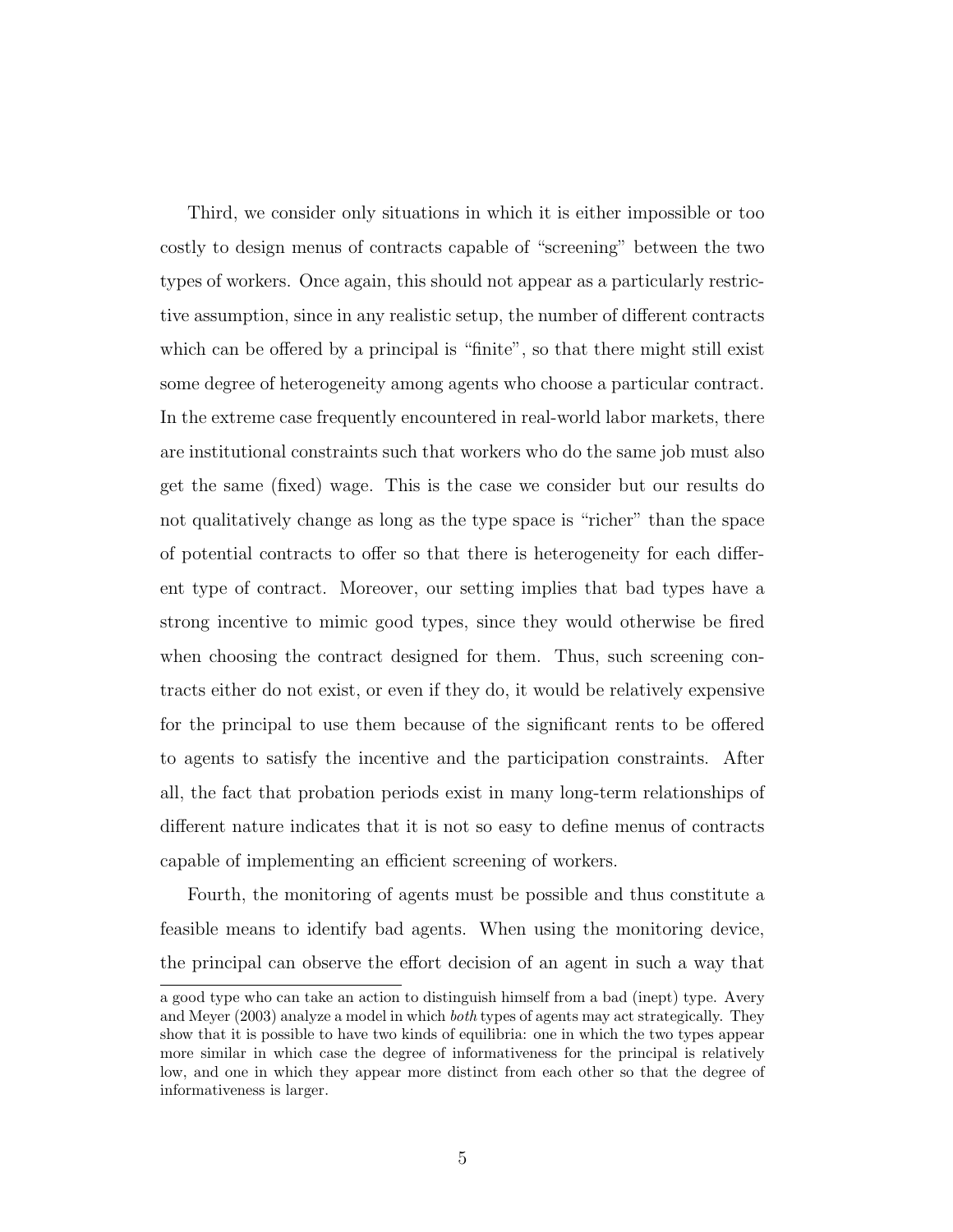the effort choice becomes in fact "observable" although it remains "nonverifiable" in court. Thus a contract cannot condition on it. However, during the probation period, splitting is possible (or has lower cost) precisely in the sense that there is no need to verify misbehavior in court in order to end the relationship.

Whenever these four conditions are met, the principal faces a trade off when deciding on the optimal monitoring policy for the probation period. On the one hand, with zero monitoring the principal would have no chance of detecting a bad agent and thus some monitoring is beneficial for the principal. On the other hand, there is a countervailing effect since monitoring induces bad types to exert effort in the probation period, thereby preventing their identification.

As explained above, our main result is that even if monitoring is costless, there is an incentive to choose a relatively small monitoring frequency in order to induce some of the bad types to shirk in the probation period. Note that the mere objective of filtering out bad agents is sufficient to generate this result, and assuming monitoring to be costless makes our point particularly striking, as, with monitoring costs, the optimal monitoring rate would be even lower. Thus, our result is qualitatively different from the literature on law enforcement building on Becker (1968) in which the fact that optimal detection probabilities are typically less than one is driven by the presence of enforcement costs (see also Besanko and Spulber (1989) and Polinsky and Shavell (2000)).

In the Personnel Economics literature, probation is often rationalized as an institution aimed at screening workers in the presence of unobservable worker productivity (see e.g. Guasch and Weiss (1981), Sadanand, Sadanand, and Marks (1989), and Bull and Tedeschi (1989)), but we are not aware of a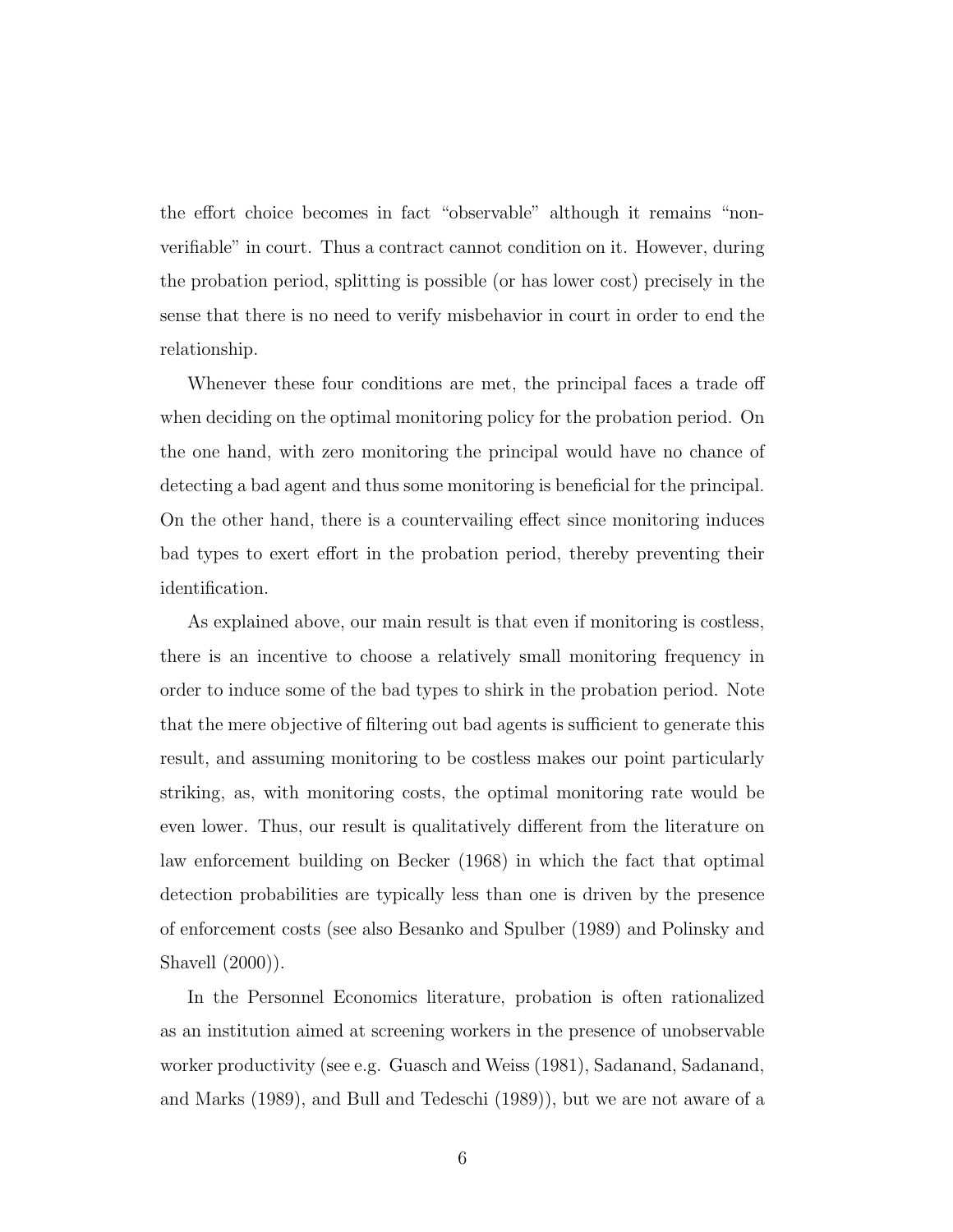literature signaling the existence of the above-mentioned trade-off and studying its implications. The paper by Wang and Weiss (1998) is, to some extent, related to the point we want to make. They analyze in a more general setting the possibility of using random tests to screen workers during probation, in combination with wage schedules which differ according to the outcome of the test. By highlighting this combination of tools, they show that "excessive monitoring" can deter low productivity workers from applying for jobs, thereby making the pool of applicants endogenous. Independently from their intuition, however, our story would apply whenever there is some residual heterogeneity, e.g. concerning the propensity towards shirking, *after* agents have been hired. Note that the two stories together suggest the possibility that the firm's ex ante commitment to excessive monitoring in order to deter bad applicants may be time-inconsistent when the screening process is not perfect and the firm hires bad workers in equilibrium.<sup>3</sup>

Our analysis is also related to Cowen and Glazer (1996) and Dubey and Wu (2001) who show that a principal might benefit from having a less accurate picture of agents. In the first paper, in trying to exceed a given threshold, an agent might exert more effort when he is monitored with low frequency only. This is because the risk of not exceeding the threshold is higher when he has "fewer chances" and this may increase his effort incentives. In the second paper, the principal wants to induce maximum effort by all agents. Agents have different skills and are monitored at random. The agent with the highest observed output receives a prize. To also give the low ability agents a chance to win the prize, the principal might have an interest in keeping the

<sup>&</sup>lt;sup>3</sup>The importance of commitment power is also stressed in the literature on law enforcement and auditing where the problem of time inconsistency is also prevalent (see e.g. Kaplow and Shavell (1994)). See Khalil (1997) for a model in which the principal cannot commit in advance to a monitoring rate.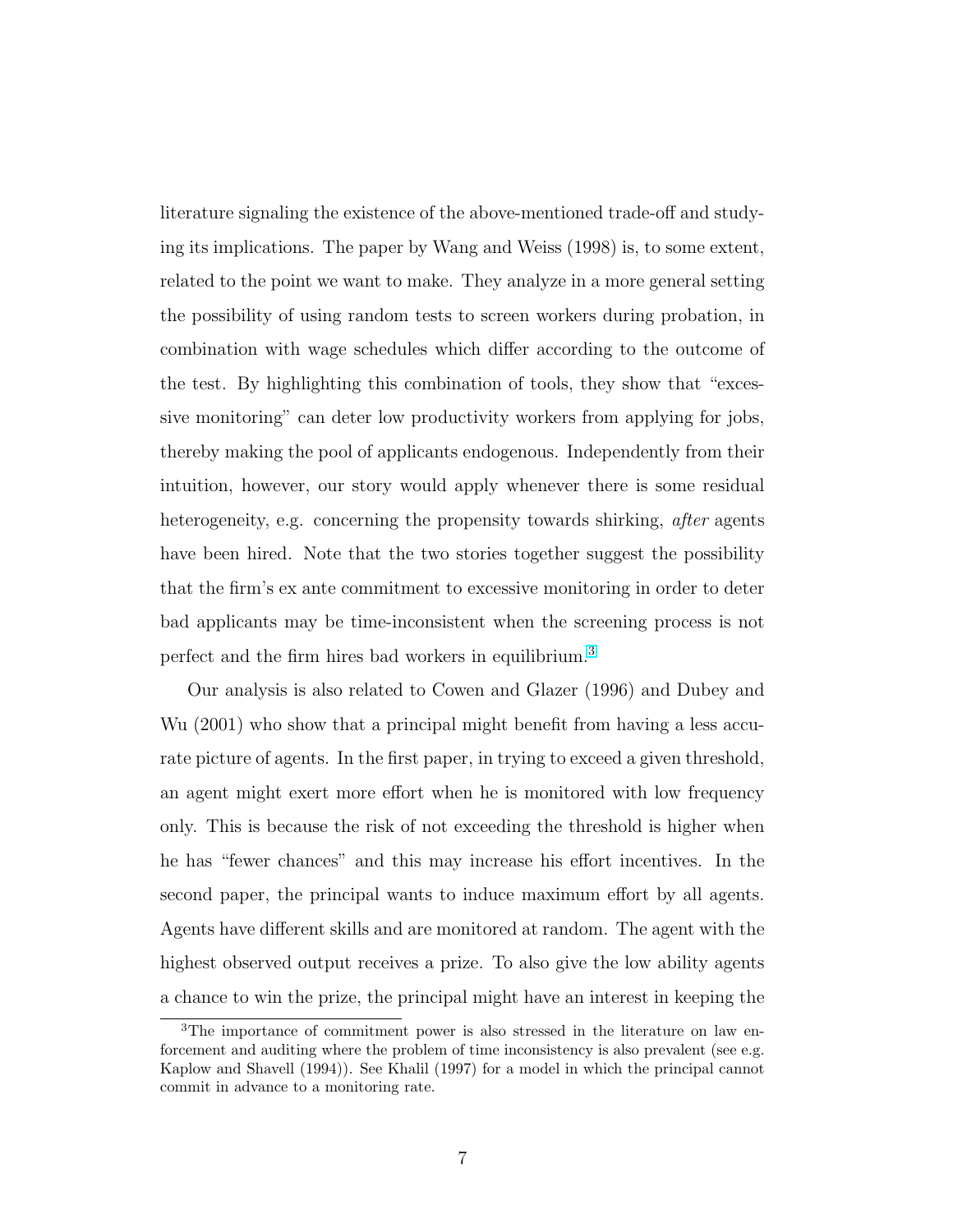<span id="page-10-0"></span>sample of observations small (i.e. to monitor less often) since large samples would tend to favor high ability agents as they are more likely to produce a high output. In both papers, less monitoring may lead to more effort and may therefore be preferred by the principal. Contrary to that, in our paper, less monitoring leads to more shirking and this is beneficial for the principal because it allows to screen the different types of agents. Moreover, the result in the second paper is driven by the competition among agents for the prize, while our argument does not rely on interaction among agents.

The rest of this paper is devoted to analyzing formally what we have so far described intuitively.

#### 3 The Model

We consider one principal facing  $N \geq 1$  agents in a relationship lasting at most two periods  $i = 1, 2$ . Period 1 is a probation period while period 2 is the time after probation. In each period, agents can choose an action from  ${E, S}$  where E and S denote "exerting effort" and "shirking", respectively. A shirking agent produces 0 output, while, when exerting effort, each agent produces  $v_i$  in period i. We have in mind situations in which the output of an agent's effort in period 1 is negligible compared to period 2, and thus we assume  $v_1 = 0$  and  $v_2 > 0.4$  We interpret  $v_2$  as a Net Present Value thereby allowing period 2 to be of any length relative to the probation period. In particular, period 2 could last for some time so that  $v_2$  would reflect the overall discounted output in a long-term relationship, or period 2 could be short indicating, for example, that the principal benefits from the effort of the agent only at a single (but maybe particularly important) occasion.

<sup>&</sup>lt;sup>4</sup>To assume  $v_1 = 0$  allows us to better highlight our basic result but this neither affects its validity nor its generality. We will briefly comment on the case  $v_1 > 0$  in section [4.](#page-21-0)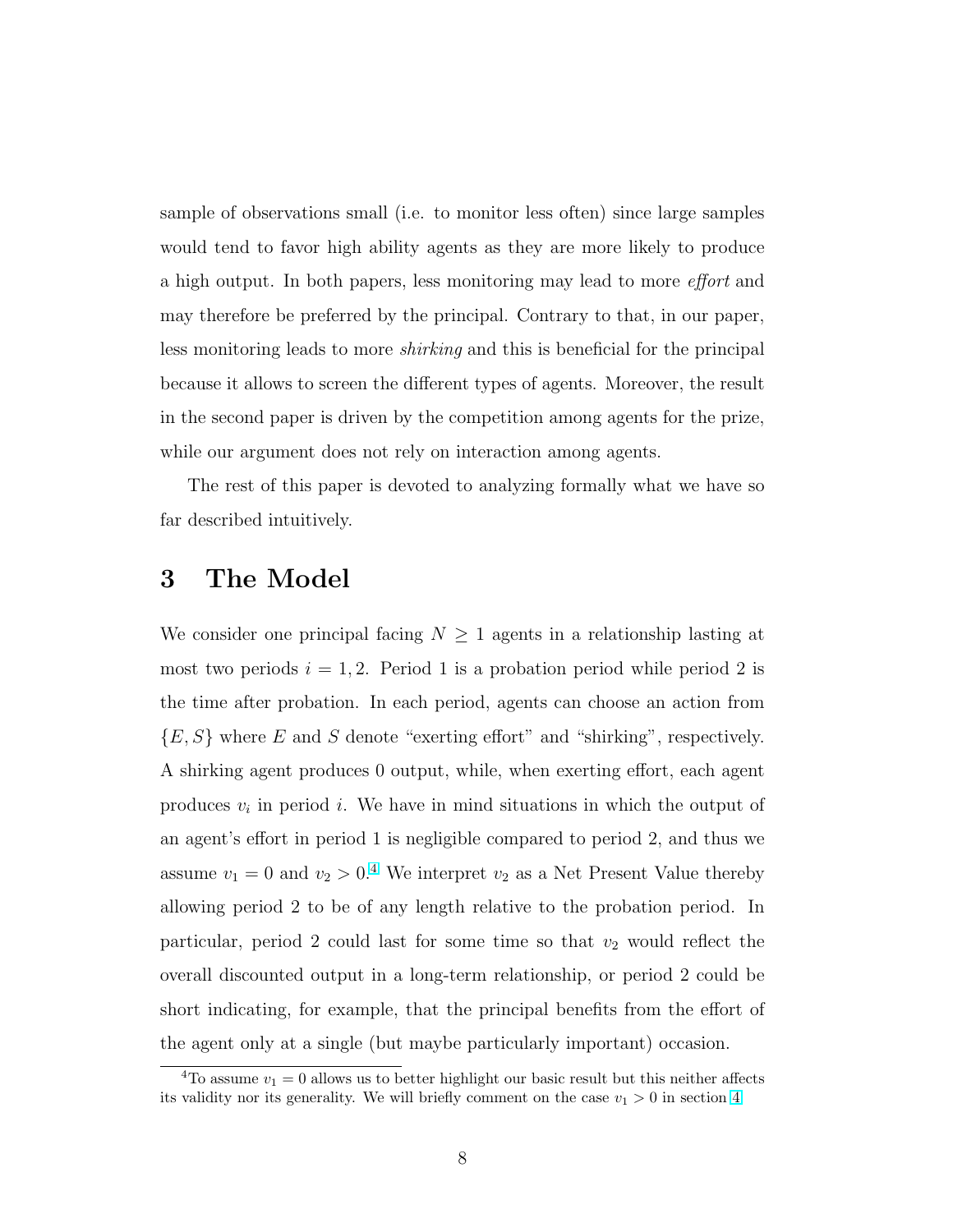Although all agents are equally valuable to the principal when exerting effort, they differ with respect to the (privately known) cost of doing so which is represented by a parameter  $\theta \in \{G, B\}$ : "bad types", denoted by B, have effort costs  $c_i$  in period i, where  $c_1 = c$ ,  $c_2 = k \cdot c$  with  $k > 0$ , and where c is drawn from a distribution  $H(c) \in C^2$  with support [0,1] at the beginning of the game. The parameter  $k$  is simply a proportionality factor which allows for appropriately adjusting and discounting effort costs with respect to the length of period 2 relative to period 1. Furthermore,  $k$  can also be thought to reflect potential differences in the intensity of effort required during and after probation. On the other hand "good types", denoted by  $G$ , do not face any costs of exerting effort.<sup>5</sup> In the population of agents, the shares of good and bad types are  $\alpha$  and  $(1 - \alpha)$ , respectively, where  $0 < \alpha < 1$ . Concerning the informational environment, we assume that each agent privately learns his type at the beginning of the game and that  $\alpha$  and  $H(\cdot)$  are common knowledge.

Period 1 is a probation period in which the principal can monitor each agent at no cost. His choice variable is thus a probability of monitoring  $q \in$ [0, 1]. The outcome of the monitoring process is captured by a variable  $M \in$  ${E, S}$  which perfectly reveals when shirking has occurred. After observing the outcome of the monitoring process and updating his beliefs appropriately by use of Bayes' rule, the principal makes a firing decision  $F \in \{0,1\}$ , where  $F = 1$  means that an agent is fired. Firing costs in the trial period are zero, while in the second period they are prohibitively high.<sup>6</sup> It is assumed that

<sup>5</sup>As explained in the Introduction, this view is for example broadly confirmed in a field experiment reported in Nagin, Rebitzer, Sanders, and Taylor (2002). Alternatively, we could assume that good types face effort costs which are lower on average than those of bad types. This would not change our arguments qualitatively.

<sup>&</sup>lt;sup>6</sup>Once again, the qualitative nature of our results would not change if firing costs after probation were high but finite.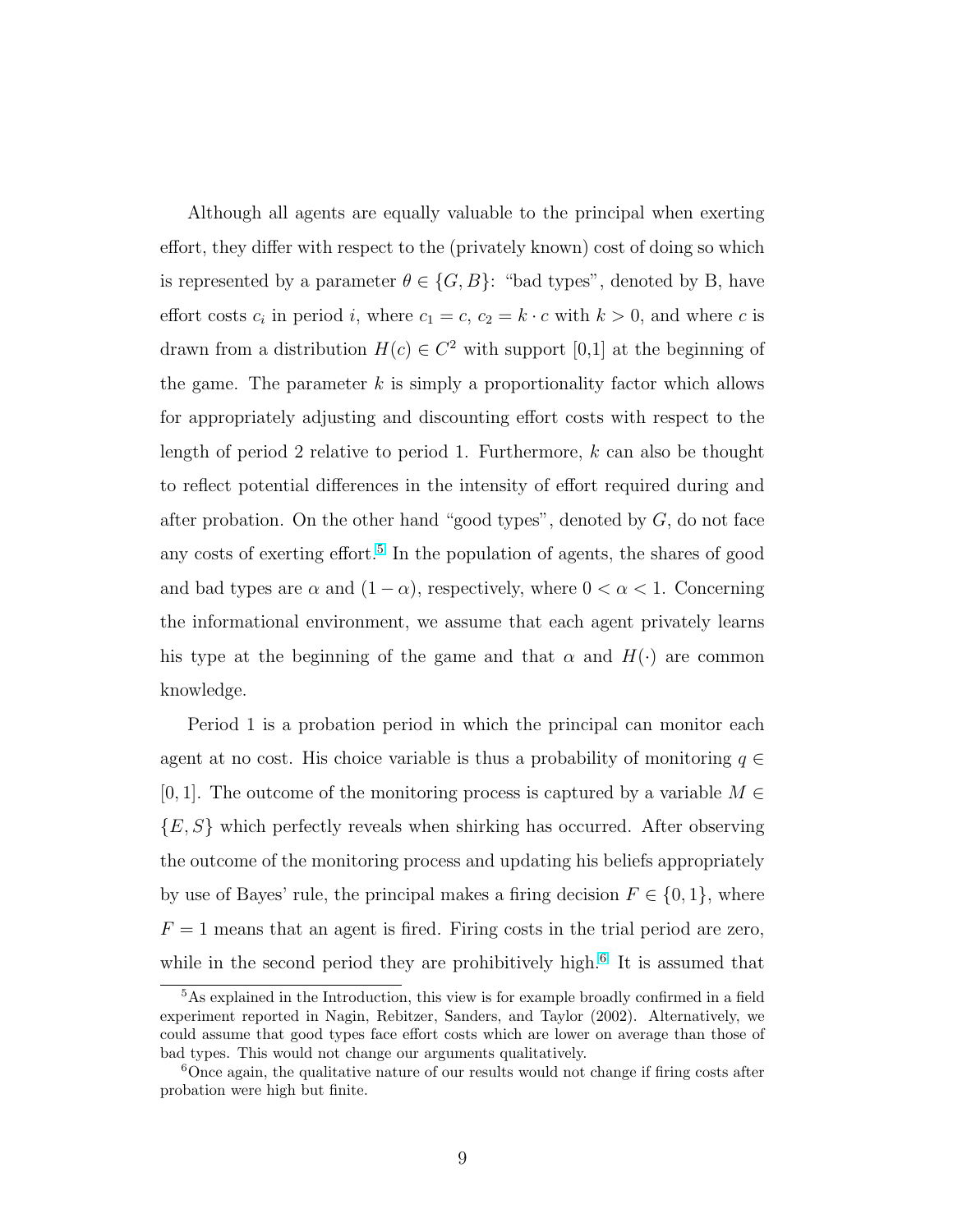<span id="page-12-0"></span>the population out of which the  $N$  agents are drawn is sufficiently large such that, upon monitoring one agent, no inference can be made about the pool composition of the remaining  $N-1$  agents.

As for payments, we denote by  $t_i$  the transfer from the principal to each agent. During probation, the transfer  $t_1$  could in principle be set equal to zero, although in most situations it would be natural to imagine that some kind of "show-up fee"  $t_1 > 0$  is paid to the worker independently of the probation outcome. In the case of period 2, if the worker is hired at the end of probation, he cannot be fired later in the sense that he is in any case entitled to a transfer  $t_2 > t_1$  independently of his performance. We also make the following assumption:

#### Assumption 1.  $v_2 > t_2 > 1$

which implies that the payoff for the principal from each agent who exerts effort in period 2 is positive  $(v_2 > t_2)$ . Furthermore, as explained below,  $t_2 > 1$  implies that in period 1, exerting effort is privately optimal for a bad agent for any value of  $c$  when he is monitored with certainty.

Given Assumption 1, and coming back to the firing decision, we want the principal to wish to continue with an agent when his belief after the monitoring process is greater or equal to the prior  $\alpha$ <sup>7</sup>. This will imply that the following assumption must hold:

Assumption 2.  $\alpha \cdot (v_2 - t_2) + (1 - \alpha) \cdot (-t_2) > 0$ 

Summarizing, the game has the following stages:

• At stage 0, each agent's type is determined by a nature's move and is only known to the agent.

<sup>7</sup>We can alternatively assume that an agent cannot be fired without being monitored. This would for example be consistent with legal practice in the US, see Krueger (1991).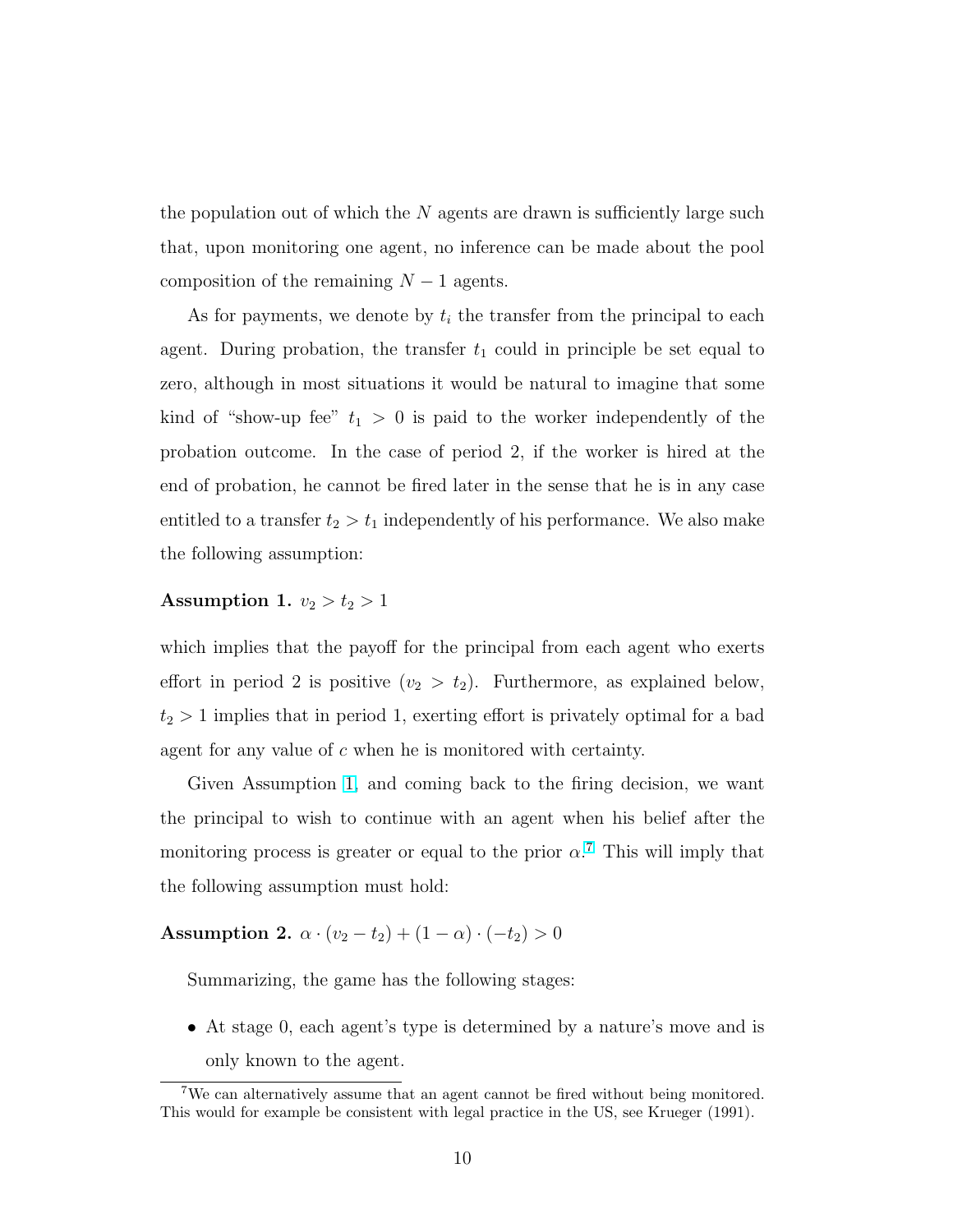- At stage 1, the principal sets and commits to a monitoring probability q for the probation period.
- At stage 2 period 1 begins and each agent independently decides on whether or not to exert effort. After the effort choice is made, each agent is monitored with probability  $q$ .
- At stage 3, given the outcome of the monitoring procedure, the principal decides on which agents to fire. After the firing decision period 1 ends.
- At stage 4, in period 2, all remaining agents again decide on whether or not to exert effort. Then the game ends.

#### 3.1 Equilibrium Behavior of the Agents

Let us start the analysis of the game at stage 4, and denote by  $a_i^{\theta} \in \{E, S\}$ the action chosen by type  $\theta \in \{B, G\}$  in period  $i = 1, 2$ . Equilibrium values carry an asterisk <sup>∗</sup> . We start with a good type: Since he has no effort costs, he is indifferent between exerting effort and shirking (both actions yield a payoff of  $t_2$ ). Throughout we assume that both types exert effort when indifferent, so that good types will always choose  $a_2^{G*} = E$  in period 2.<sup>8</sup> Contrary to that, in period 2, a bad type gets  $(t_2 - k \cdot c)$  from choosing E and  $t_2$  from choosing S so that bad types will always shirk in period 2, i.e.  $a_2^{B*}(c) \equiv S \ \forall c > 0$ .

Let us now look at the principal's optimal firing decision at stage 3 after monitoring has been carried out. Denote by  $\beta \in [0, 1]$  the belief of facing a good type conditional on the outcome of the monitoring process:

$$
\beta := Pr(\theta = G \mid M) \tag{1}
$$

<sup>8</sup>All we need is that the expected payoff for the principal in period 2 from having a good (bad) type is positive (negative).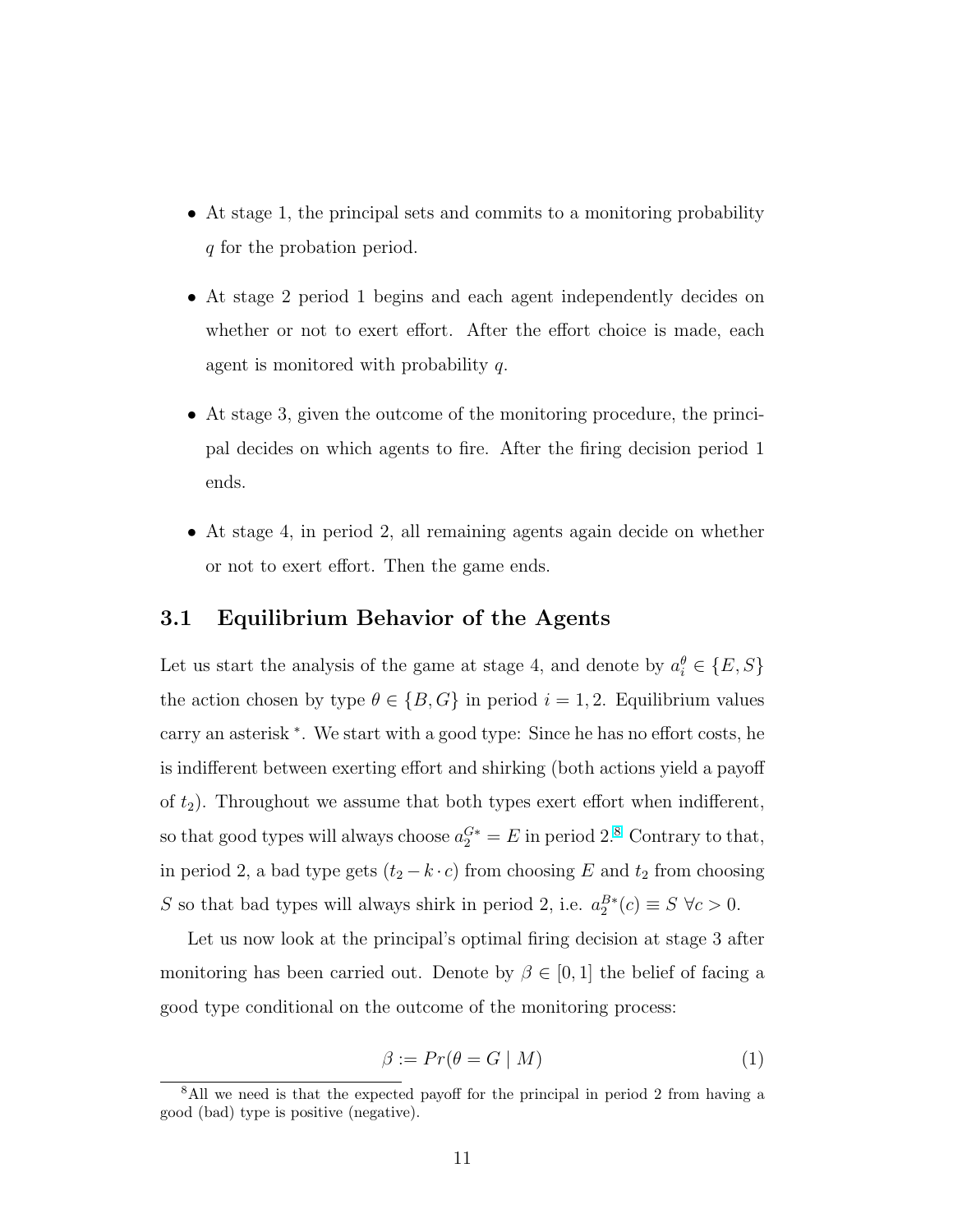<span id="page-14-0"></span>Of course, in (a Bayesian perfect) equilibrium, whenever possible, this has to be consistently derived using Bayes' rule from the equilibrium strategies of each type of agent at stage 2 (see e.g. Fudenberg and Tirole (1991)). Given that good types will exert effort while bad types will always shirk in period 2, the principal's expected payoff from an agent for period 2 as a function of  $\beta$  is given by

$$
\beta(v_2 - t_2) + (1 - \beta)(-t_2) \tag{2}
$$

which may be positive or negative. It follows that the principal will fire an agent, whenever monitoring "delivers" a belief for this agent to be a good type which is sufficiently low:

$$
F^*(\beta) = \begin{cases} 1 & \text{if } \beta < \frac{t_2}{v_2} \\ 0 & \text{otherwise} \end{cases} . \tag{3}
$$

Now consider the optimal effort decision at stage 2 by each type for a given probability of monitoring q. In doing so, we directly look at the following equilibrium continuation and then see how it can be supported:

**Lemma 1.** At stage 2, for all  $q < \overline{q} := \frac{1}{t_2}$ , there exists a unique equilibrium continuation in which

a) each good type chooses  $a_1^{G*} = E$  independent of q,

b) each bad types shirks whenever his realization of  $c$  is sufficiently high. This happens with probability  $(1-e(q)) > 0$ ,<sup>9</sup>

c) the principal's beliefs after monitoring has been carried out are given by

$$
\beta^* = Pr(\theta = G \mid M = E) = \frac{\alpha}{\alpha + (1 - \alpha)e(q)} > \alpha \tag{4}
$$

$$
\beta^* = Pr(\theta = G \mid M = S) = 0 \tag{5}
$$

and the principal optimally fires all agents for whom  $M = S$  holds and thus keeps all other agents (including those who have not been monitored).

<sup>&</sup>lt;sup>[9](#page-17-0)</sup>The exact definition of  $e(q)$  is given in Eqn. 9 below.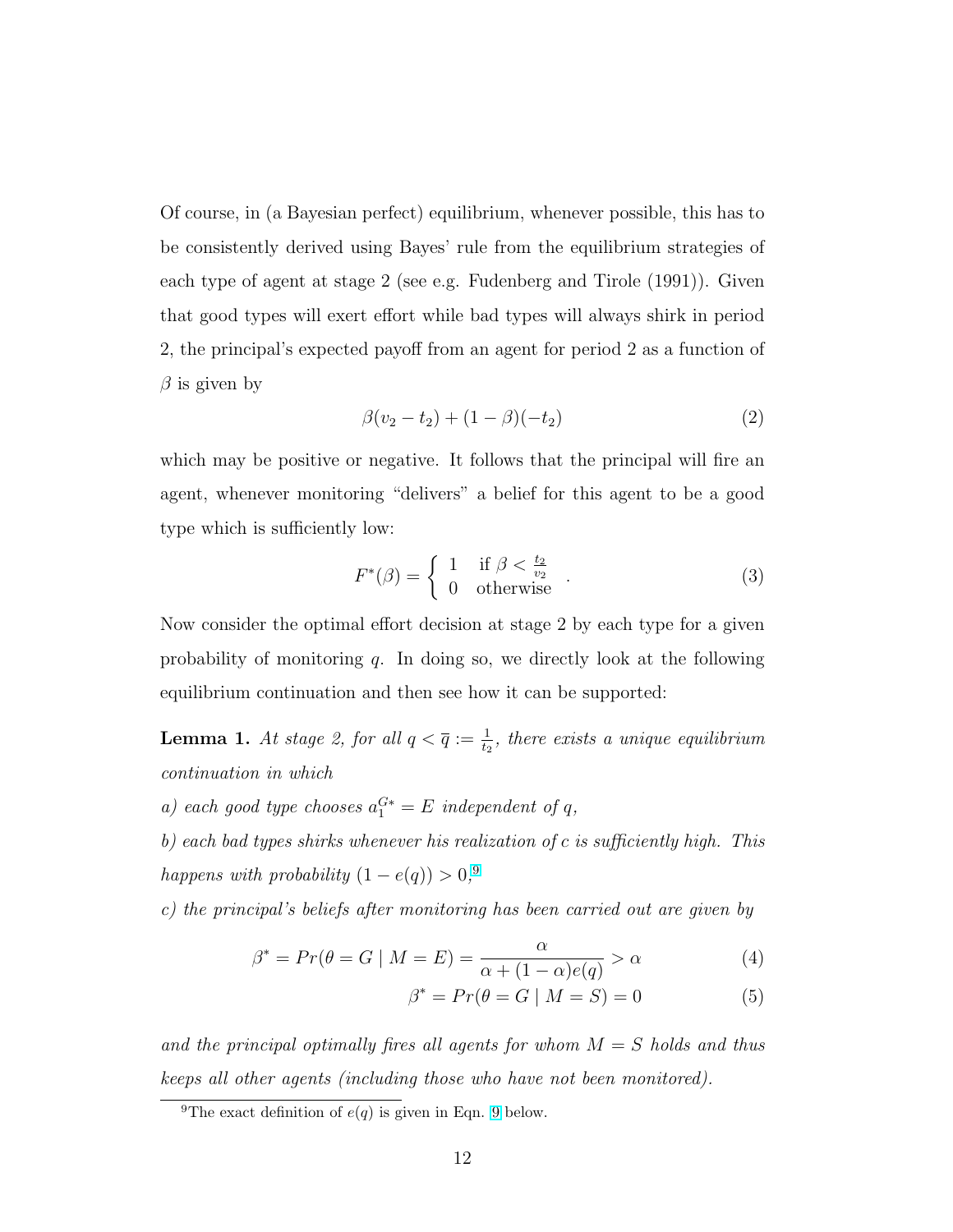For an intuition for Lemma [1,](#page-14-0) let us start with a good type: On the equilibrium path, when choosing E, he gets  $t_1$  in period 1, and  $t_2$  in period 2: if he is monitored, this will lead to  $M = E$  and so the principal holds the belief  $\beta^* = \frac{\alpha}{\alpha + (1-\alpha)e(q)} > \alpha$  for which, by Assumption [2,](#page-12-0)  $F = 0$  is optimal. If he is not monitored, the principal holds belief  $\beta^* = \alpha$  and he is not fired either. On the other hand, when choosing  $S$  in the first period, his payoff is still  $t_1$ since he does not save in effort costs. But with probability  $q$ , he is monitored, found to be shirking and, given belief  $\beta^* = Pr(\theta = G \mid M = S) = 0$ , fired. It follows that his expected payoff for period 2 is only  $(1 - q)t_2$  and, thus, a deviation is never profitable.

Now consider a bad type: When choosing E, he gets  $(t_1 - c)$  in period 1. When monitoring occurs, he is taken to be a good type and thus will also get  $t_2$  in period 2 in which he will then shirk, so that he will not again incur any cost of effort in that period. On the other hand, when choosing  $S$ , he gets  $t_1$  in period 1 (thus saving on effort costs c), but with probability q he is found to be shirking and fired, so that his expected payoff for period 2 is only  $(1 - q)t_2$ . It follows that S is preferred iff

$$
t_1 - c + t_2 < t_1 + (1 - q)t_2 \Leftrightarrow c > qt_2 \tag{6}
$$

so that the optimal decision of a bad type as a function of  $q$  and  $c$  is given by

$$
a_1^{B*}(q,c) = \begin{cases} S & \text{if } c > qt_2 \\ E & \text{otherwise} \end{cases}
$$
 (7)

i.e. shirking occurs whenever effort costs are sufficiently high. This means that for  $q \geq \overline{q} := \frac{1}{t_2}$ , all bad types choose E independent of their cost parameter c. The threshold  $\bar{q}$  relates the benefit from employment in period  $2(t_2)$  to the maximum cost of effort during probation which is equal to 1. Clearly, when  $t_2$  is relatively large, then  $\bar{q}$  is low, which means that shirking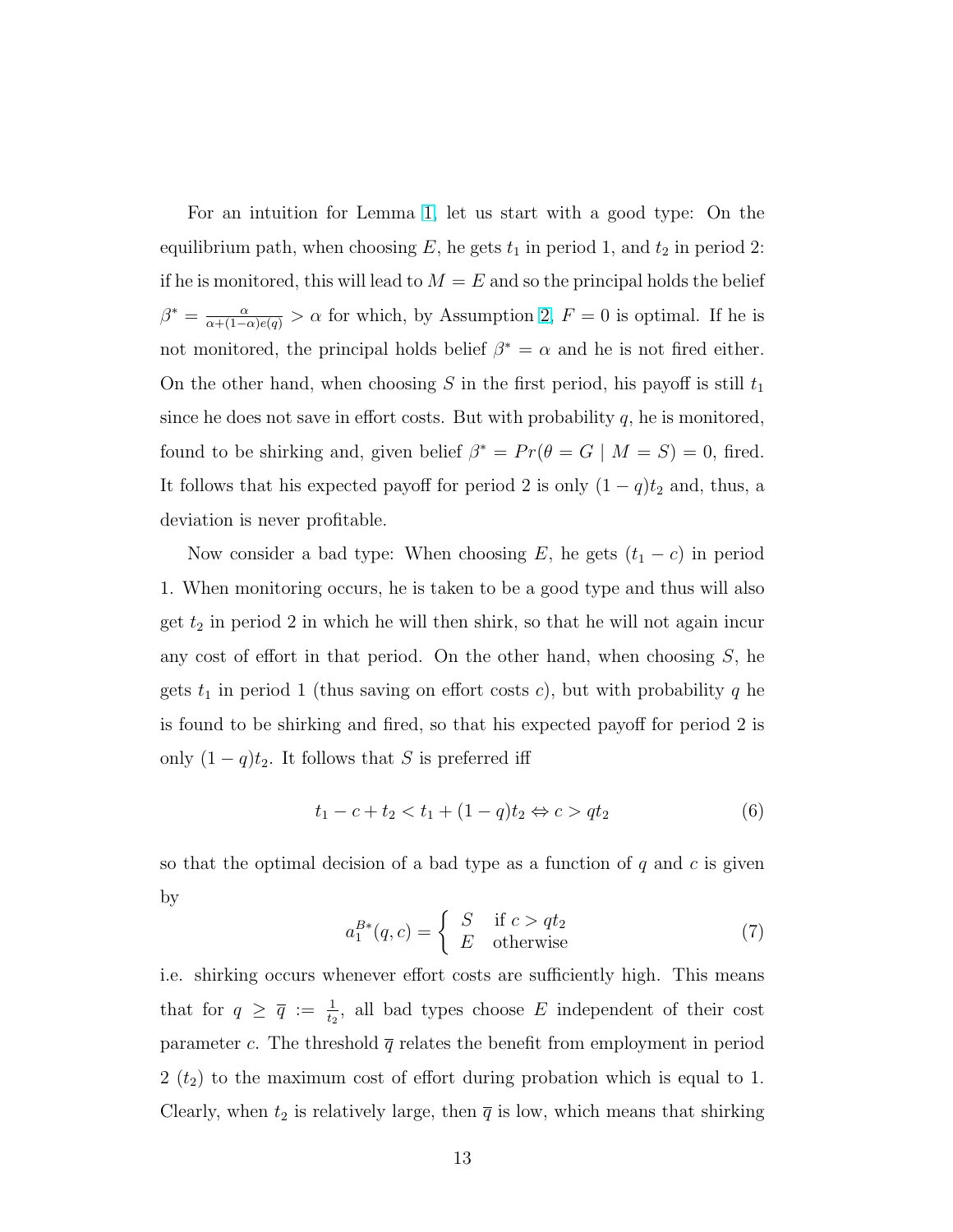in period 1 is undesirable for a bad agent given the prize at stake. Thus, even a relatively low level of q would induce all bad agents to exert effort as long as q is set greater or equal than  $\bar{q}$ . In this case, shirking would no longer occur on the equilibrium path so that there would be no information transmission in equilibrium and  $\beta^* = Pr(\theta = G \mid M = E) = \alpha$  would hold. This in turn would allow for a plethora of pooling equilibria, since Bayes' rule would have no bite in case of  $M = S$  because this is then a zero probability event. However, we will show below that it is indeed optimal for the principal to choose some  $q < \overline{q}$  so that both possible actions, E and S, occur with positive probability on the equilibrium path. Therefore, there is no leeway in forming off-equilibrium beliefs and so this equilibrium continuation is indeed unique.<sup>10</sup> Finally, note that the principal's beliefs conditional on M are consistent with the equilibrium strategies of both types.

#### 3.2 The Principal's Optimal Choice of  $q$

It remains to be determined the optimal choice of  $q$  at stage 1, under the assumption that the equilibrium continuation as derived in Lemma [1](#page-14-0) is played subsequently. Clearly, the principal's objective is to maximize her expected payoff. Let us analyze each part of it in turn:

Good Types: In period 1, there are  $\alpha \cdot N$  good types, none of them shirks in equilibrium and therefore none of them is fired. Since for simplicity we assumed a negligible output during probation, they yield a negative payoff  $(-t_1)$  to the principal, but the important point is that this payoff is independent of the monitoring probability  $q$ . In period 2, there is again no shirking and each of the  $\alpha \cdot N$  good types yields the principal  $(v_2 - t_2) > 0$ , which is again independent of  $q$ . This means that the choice of  $q$  neither influences

 $^{10}\mathrm{We}$  confine attention to pure strategy equilibria.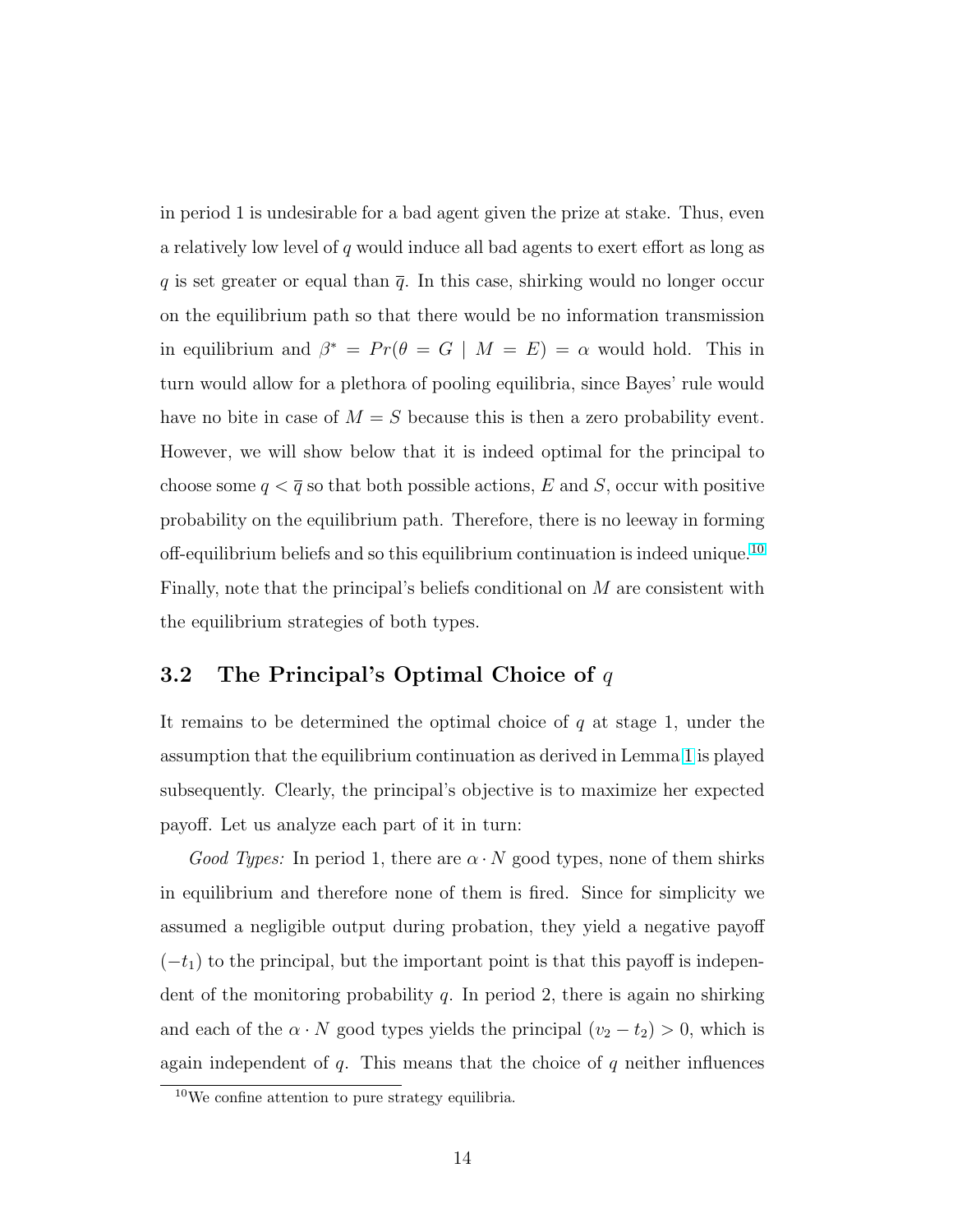<span id="page-17-0"></span>the number of good types in each period nor their choice of effort. Therefore, in what follows, we can neglect the payoff accruing from good types as it will have no effect on the optimal level of q.

*Bad Types:* Recall that a bad type will shirk in period 1 whenever  $c > qt_2$ . Thus, from the principal's point of view, the probabilities of shirking and exerting effort are given by, respectively,

$$
s(q) := Pr(c > qt_2) = \max(0, 1 - H(qt_2))
$$
\n(8)

$$
e(q) := Pr(c \le qt_2) = \min(H(qt_2), 1). \tag{9}
$$

Clearly we have  $\frac{ds}{dq} \leq 0$  and  $\frac{de}{dq} \geq 0$  and  $s'(q) = -e'(q)$ .

Since there are  $(1 - \alpha) \cdot N$  bad types, the expected payoff generated by them in period 1 is:

$$
\pi_1(q) := (1 - \alpha) \cdot N \cdot (e(q) \cdot (-t_1) + s(q) \cdot (-t_1))
$$
  
= 
$$
(1 - \alpha) \cdot N \cdot (-t_1))
$$
 (10)

because  $e(q) + s(q) = 1$ . Note that this term is also independent of q. This highlights the fact that in period 1 the principal monitors workers not so much because she is interested in their output, which in this period is negligible, but mainly because she needs to detect bad workers.

In other words, from the principal's point of view, monitoring in period 1 matters only because it influences the number of bad types in period 2. And precisely for this reason  $q$  must be set in a way that induces some shirking in period 1, otherwise no bad type would be detectable. Formally, the number of bad types in period 2 is determined as follows: Each bad type shirks with probability  $s(q)$  but gets detected only with probability q so that  $(1 - \alpha) \cdot N \cdot (1 - q) \cdot s(q)$  bad types remain in period 2. Moreover, each bad type exerts effort with probability  $e(q)$  and is thus not identified through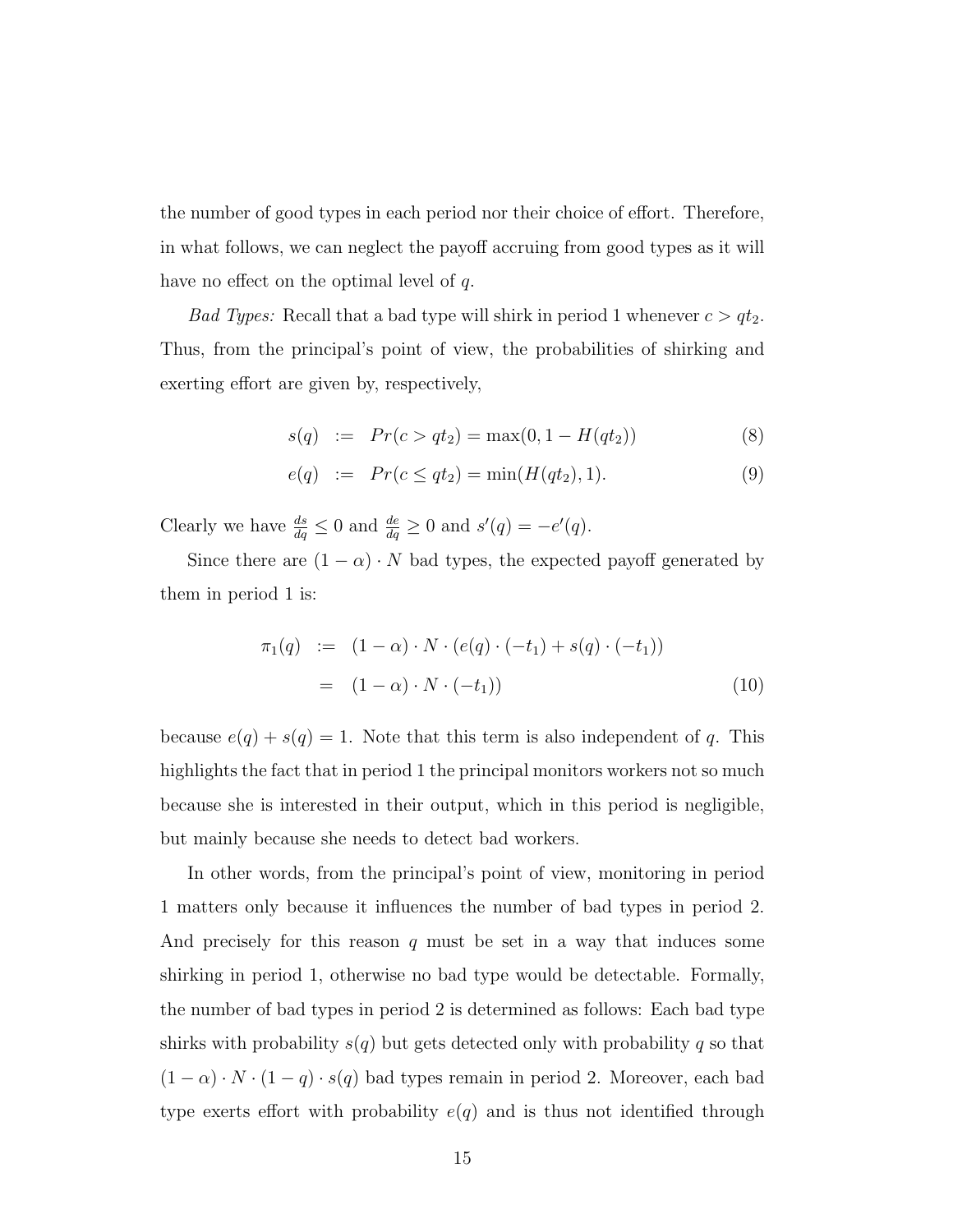<span id="page-18-0"></span>monitoring so that another  $(1 - \alpha) \cdot N \cdot e(q)$  of them survive the probation period. Taking this together, since each bad types generates a payoff of  $(-t_2)$ to the principal, her expected payoff from the bad types in period 2 is given by

$$
\pi_2(q) := (1 - \alpha) \cdot N \cdot ((1 - q) \cdot s(q) + e(q)) \cdot (-t_2). \tag{11}
$$

We can therefore state the following result concerning the optimal monitoring frequency  $q^*$ :

Proposition 1. Given equilibrium continuation [1,](#page-14-0) the optimal monitoring frequency for the principal induces shirking on the equilibrium path, i.e.  $0 <$  $q^* < \overline{q} := \frac{1}{t_2} < 1.$ 

Proof. We proceed along the following lines: Since the objective function of the principal is continuous in the interval  $[0, \overline{q})$ ,

i) we show that the expected payoff of the principal is strictly increasing at  $q = 0$  and strictly decreasing as  $q \rightarrow \overline{q}$ .

ii) we show that the absolute expected profit level is also higher at  $q = q^*$ than at  $q = 0$  and when q approaches  $\overline{q}$  (the payoff function of the principal is flat for all  $q \geq \overline{q}$ ).

To do this, define

$$
Z(q) := [(1-q)s(q) + e(q)](-t_2) = [(1-q)(1-e(q)) + e(q)](-t_2)
$$
  
= [(1-q+qe(q)](-t\_2) (12)

where

$$
Z'(q) = [-1 + e(q) + qe'(q)](-t_2).
$$
 (13)

Recall that the expected payoff from the good agents and from the bad agents in period 1, respectively, is independent of  $q$ . Furthermore, from (11),  $\pi_2(q) = (1 - \alpha) \cdot N \cdot Z(q)$  so that  $q^*$  is uniquely determined by  $Z(q)$ .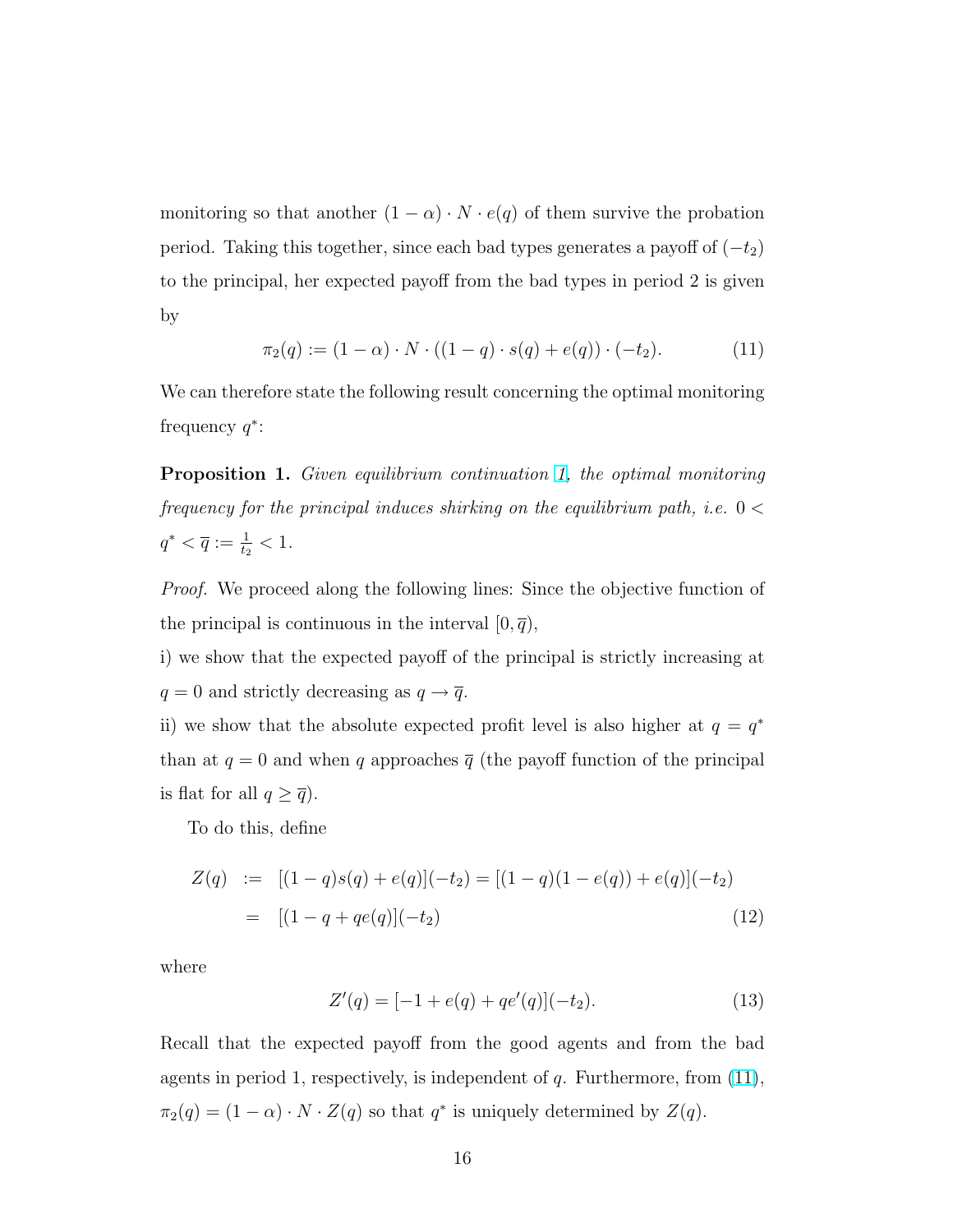ad i): We need to show that  $Z'(q=0) > 0$  and  $Z'(q \to \frac{1}{t_2}) < 0$ :

$$
Z'(q = 0) = t_2 > 0
$$
  
\n
$$
Z'(q \to \frac{1}{t_2}) = (-t_2) \cdot [-1 + \frac{1}{t_2} \cdot e'(\frac{1}{t_2}) + 1] = -e'(\frac{1}{t_2}) < 0
$$

ad ii): Note that we have

$$
Z(0) = Z(\frac{1}{t_2}) = -t_2
$$
  
\n
$$
Z(q^*) = (1 - e(q^*) + q^* \cdot e(q^*))(-t_2)
$$

and thus

$$
Z(q^*) - Z(0) > 0 \Leftrightarrow
$$
  

$$
(1 - e(q^*) + q^* \cdot e(q^*)) (-t_2) > (-t_2) \Leftrightarrow
$$
  

$$
e(q^*) < 1
$$

which is true for all  $q^* < \bar{q}$ . Thus, the principal's payoff is strictly higher when an interior level of  $q$  is chosen.  $\Box$ 

Note first that  $q^* < \overline{q}$  implies that the behavior determined in the equilibrium continuation (see Lemma [1\)](#page-14-0) is also optimal and so Lemma [1](#page-14-0) together with Proposition [1](#page-18-0) characterize indeed the unique equilibrium of this game.

Intuitively when  $q$  is too low, only few bad agents are identified while when  $q$  is too high, each bad agent is less likely to shirk in period 1 and thus cannot be identified through monitoring either. As bad types shirk with probability 1 in period 2 (yielding a negative payoff  $-t_2 < 0$ ), too much monitoring is not in the principal's interest. Note that this argument does not rely on monitoring costs which are assumed to be zero.

To give an account of the potential magnitude of the gain induced by setting q optimally, we now calculate the percentage gain in profits for the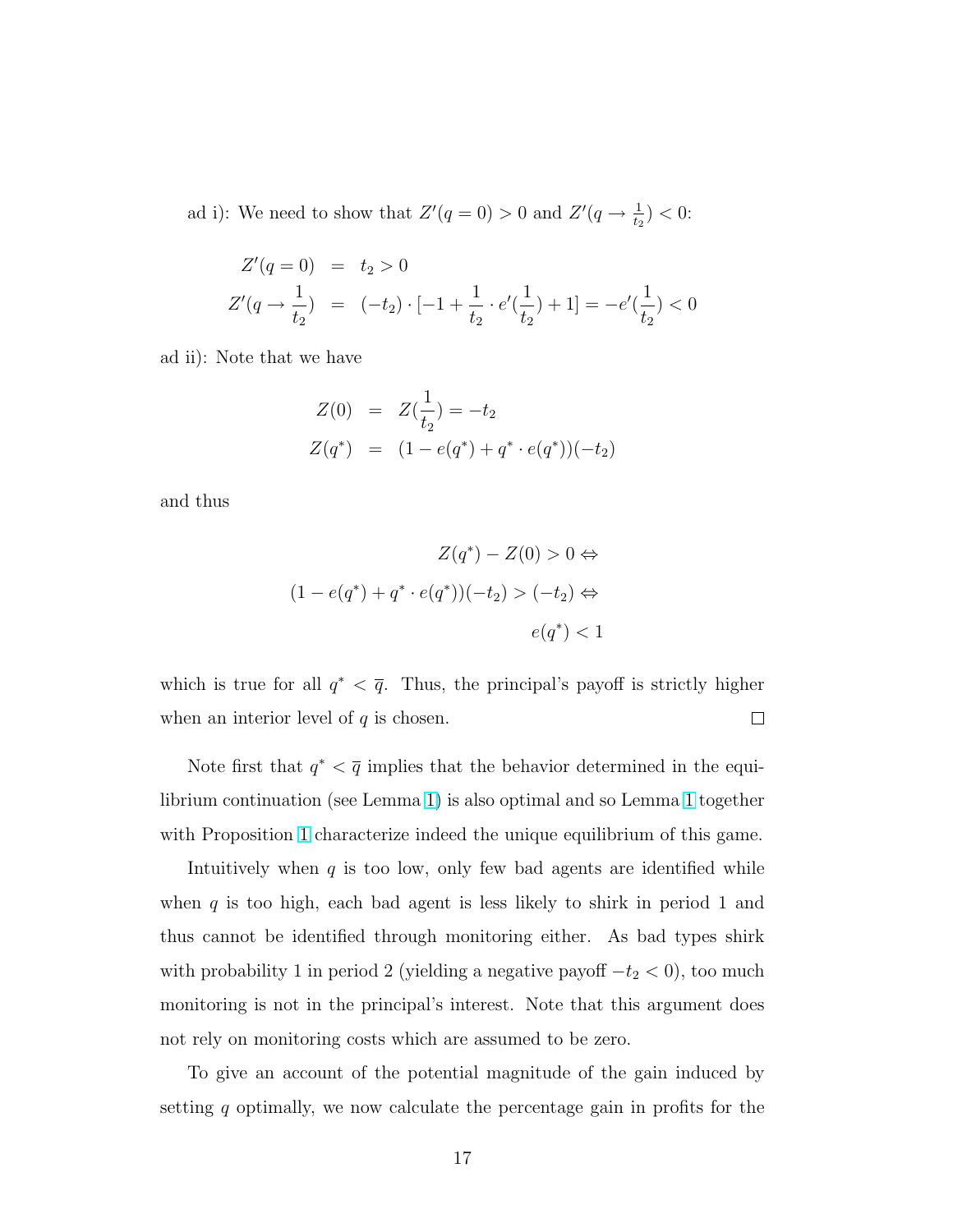<span id="page-20-0"></span>principal from monitoring with probability  $q = q^*$  compared to monitoring excessively  $(q \to \overline{q})$  or refraining from monitoring at all  $(q = 0)$ . Using Eqn.  $(11)$ , we denote by  $d(q)$  the probability that a bad type remains in period 2, i.e.

$$
d(q) := (1 - q)s(q) + e(q) = 1 - q \cdot s(q)
$$
\n(14)

which simply reflects the fact that a bad agent can only be fired if he shirks in period 1 and is detected through monitoring. Note that  $d(q = 0)$  =  $1 = d(q \geq \overline{q})$  which implies that all bad agents remain in period 2 and the principal's payoff in either of these two cases is

$$
\pi_2(q=0) = \pi_2(q \to \overline{q}) = (1-\alpha) \cdot N \cdot (-t_2). \tag{15}
$$

When  $q^*$  is chosen, instead, the probability that a bad type remains in period 2 is strictly less than 1, i.e.  $d(q^*) = 1 - q^* \cdot s(q^*) < 1$ . Thus, the principal is able to filter out at least some of the bad types so that her payoff is

$$
\pi_2(q = q^*) = (1 - \alpha) \cdot N \cdot (1 - q^* \cdot s(q^*)) \cdot (-t_2). \tag{16}
$$

By taking the difference between (16) and (15), her absolute gain from choosing an "interior" monitoring frequency  $q^*$  is:

$$
\Delta \pi := \pi_2(q = q^*) - \pi_2(q = 0)
$$
  
=  $(1 - \alpha) \cdot N \cdot (-q^* \cdot s(q^*)) \cdot (-t_2) > 0$  (17)

Relative to the payoff obtained in the "corner" solutions given by Eqn. (15), the percentage increase in profits can thus be calculated as

$$
\frac{\Delta \pi}{|\pi_2(q=0)|} = q^* \cdot s(q^*).
$$
 (18)

To further illustrate this result, consider the case where  $c$  is uniformly distributed, i.e.  $H(c) = c$ . Using [\(9\)](#page-17-0), we then have  $e(q) = \min(q t_2, 1)$  and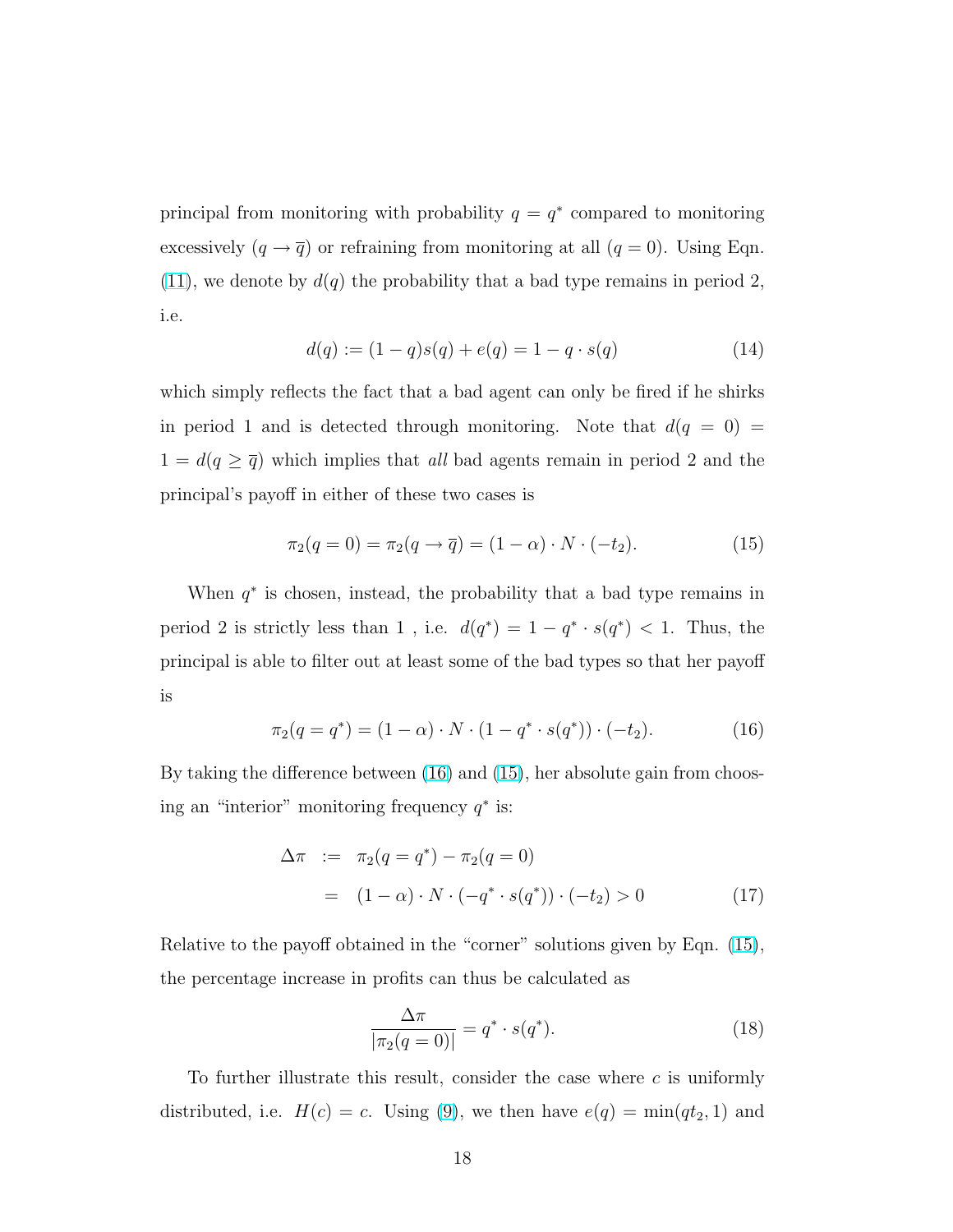<span id="page-21-0"></span>maximizing  $\pi_2(q)$  in Eqn. [\(11\)](#page-18-0) with respect to q yields  $q^* = \frac{1}{2t}$  $\frac{1}{2t_2}$  and thus  $e(q^*) = s(q^*) = \frac{1}{2}$ . Therefore, from Eqn. [\(18\)](#page-20-0) the percentage gain is given by  $\frac{1}{4t_2} = \frac{1}{4}$  $\frac{1}{4}\overline{q}$ .<sup>11</sup>

This example highlights a corollary implication of our model. Not only is it never optimal to monitor too much during probation, as suggested by Proposition [1,](#page-18-0) but, in addition, when  $\bar{q}$  is low because the value of employment is high, probation is not a very effective device to filter out bad agents even if the monitoring probability is set optimally to  $q^* < \bar{q}$ . On the other hand, in the opposite case in which  $\bar{q}$  is high, i.e. when the (maximum) cost of effort in period 1 is high compared to the benefit from employment in period 2, the principal can achieve considerable gains by having probation periods in which monitoring is used as a selection device. Even in this case, however, it would never be optimal to set the monitoring probability  $q^*$  above  $\overline{q}$ .

#### 4 Conclusions and Extensions

We have shown in this paper that monitoring a partner too much in the initial phase of a relationship may not be optimal if the goal is to determine her loyalty to the match and if the cost of terminating the relationship increases over time. If too much monitoring induces the partner to behave well even if her inclination in the absence of monitoring would be to mis-behave, the principal does not learn what needs to be learned at the beginning of a relationship. Note that this mechanism is completely independent of the

<sup>&</sup>lt;sup>11</sup>It may be worth noting that our result also bears some analogy to the standard monopoly model and to the idea underlying the so-called Laffer-Curve. In the first case, compared to the competitive outcome, a monopolist can increase its profit by setting a higher price although total sales will be lower. In the second case, by setting a low tax rate a government is able to generate a higher tax income since this increases the tax base.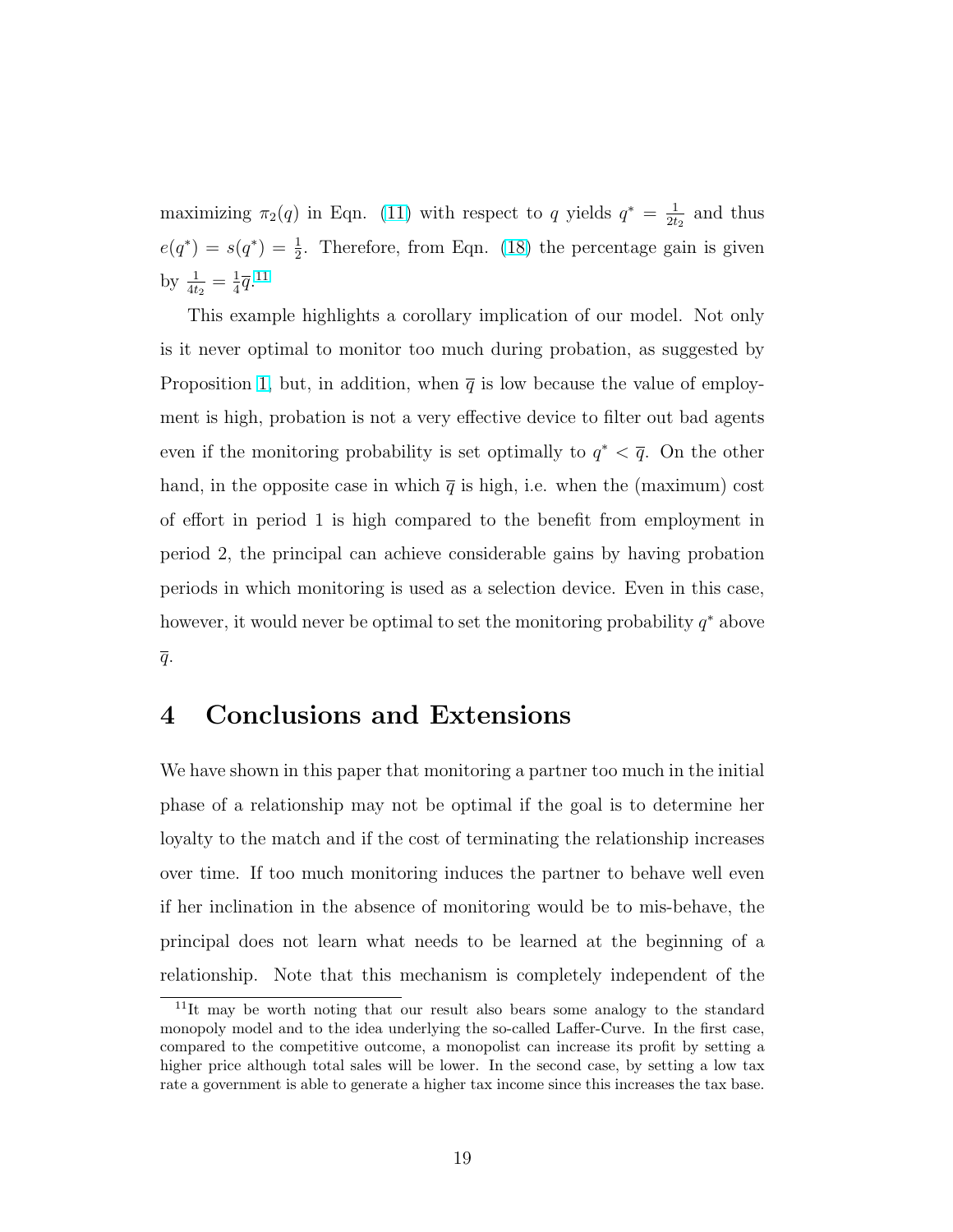costs of monitoring, and thus the result holds even if monitoring is costless. This general intuition applies to many social relationships characterized by asymmetric information with respect to the types of agents, like for example, labor and marriage contracts.

Our streamlined framework allows us to derive our basic result in its purest form at the cost of some simplifications. For example, the assumption of negligible output in the probation period or the assumption that the principal cannot set up an incentive scheme in period 2 to elicit some effort from bad types. Note however that removing these assumptions would complicate the analysis without changing the fundamental nature of the trade-off highlighted by our paper. For example, a positive  $v_1$  would clearly increase the optimal monitoring probability  $q^*$ , but as long as output in period 2 is what really matters for the principal, our story would not change qualitatively. And even if it were possible to design an incentive scheme capable of eliciting effort from bad types in period 2, such a scheme would probably be costly and imperfect in reality, leaving the principal with the need to perform at least some screening during the initial phase of the relationship. Thus, even in a more general setting, the principal is interested in increasing the number of bad agents detected during probation.

As a corollary of our analysis we also show that the use of probation periods, together with monitoring during such periods, is beneficial to the principal only when agents perceive a benefit from future interaction which is not too large in comparison to the cost of exerting effort during probation. Only in these cases the optimal monitoring probability can be set high enough to allow for the detection of some bad agents and at the same times bad agents may be induced to shirk even during probation. On the contrary, when an agent's future benefit from the relationship is perceived to be too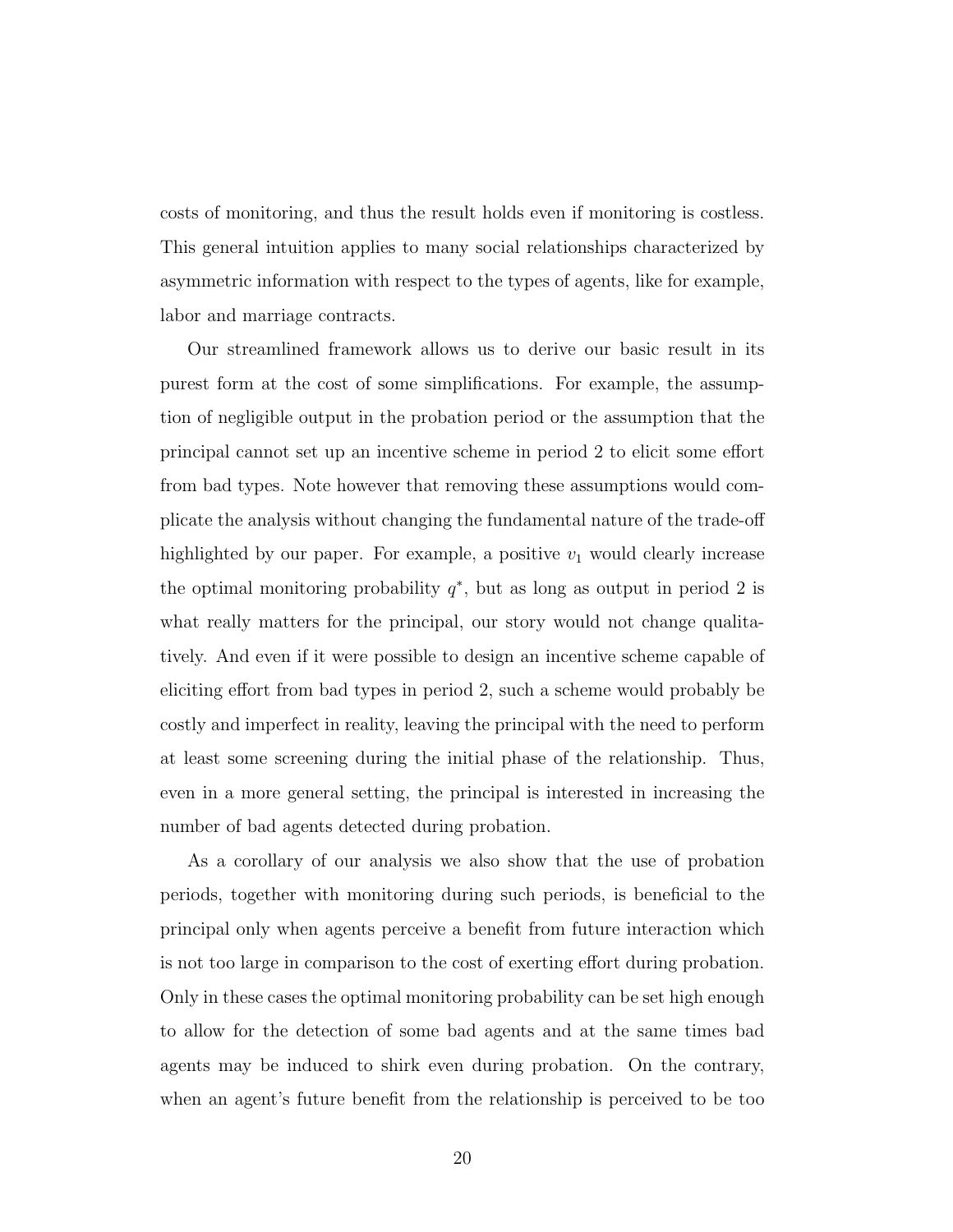high, the probability of monitoring that would induce some shirking among bad types would have to be too low, and as a result very few bad types would be detected. In these cases, our model suggests that probation would be a waste of time as a method to detect bad agents through monitoring.

Although at this stage our paper has essentially a normative flavor, in terms of positive analysis it suggests that relationships in which too much monitoring takes place at the beginning should perform worse at later stages of their development. In particular, everything else being equal, a larger fraction of less loyal agents, or a higher probability of not loyal behavior from a single agent, should emerge in the long run when the principal monitors agents too much at the beginning. What comes next in our research agenda is to explore the possibility of providing empirical evidence on this testable prediction of our model.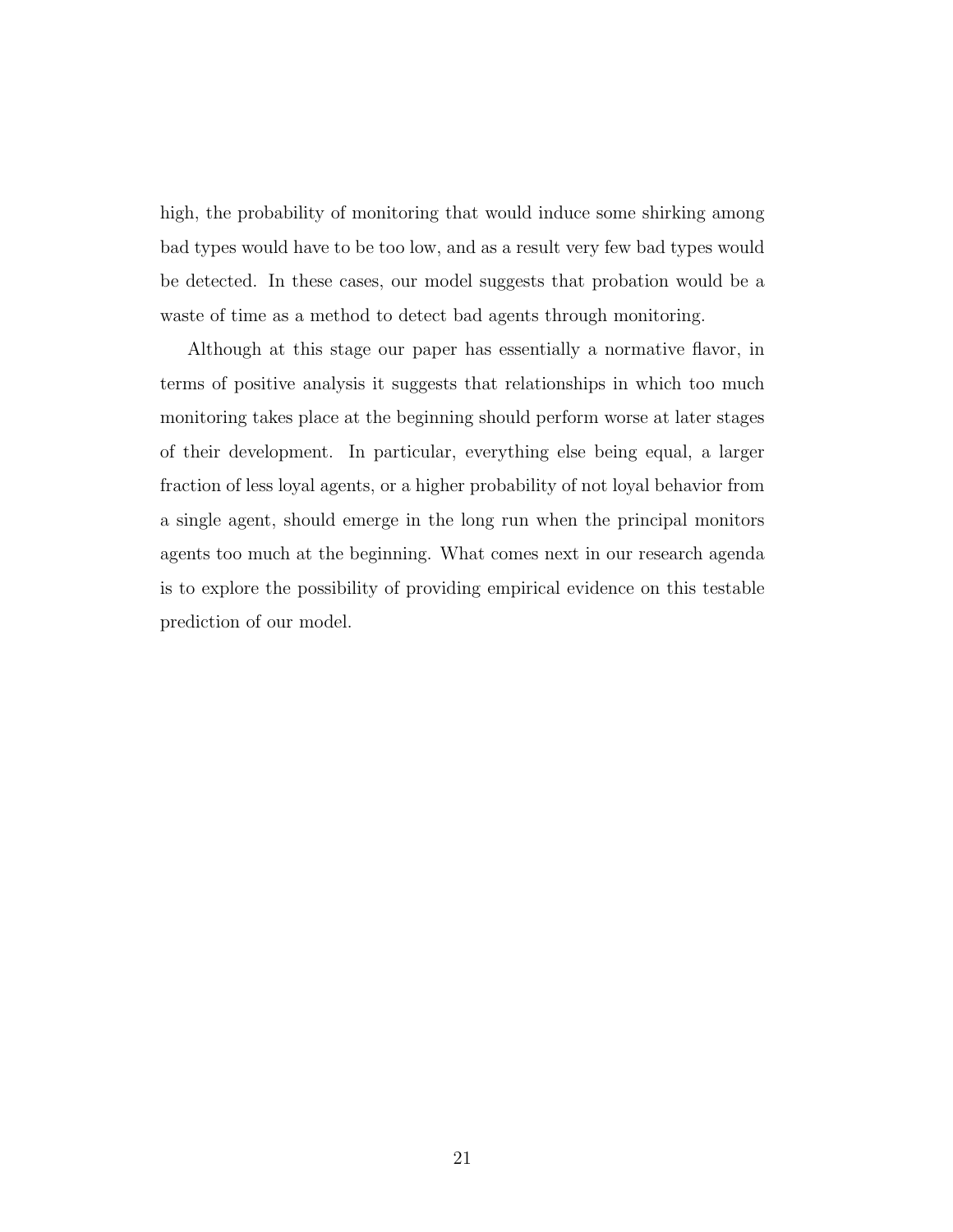#### References

- Avery, C., and M. Meyer (2003): "Designing Hiring and Firing Procedures When Evaluators are Biased," mimeo.
- Becker, G. (1968): "Crime and Punishment: An Economic Approach," Journal of Political Economy, 76(2), 169–217.
- Besanko, D., and D. F. Spulber (1989): "Antitrust Enforcement Under Asymmetric Information," Economic Journal, 99(396), 408–425.
- BULL, C., AND P. TEDESCHI (1989): "Optimal Probation for New Hires," Journal of Institutional and Theoretical Economics, 145(4), 627–642.
- Cowen, T., and A. Glazer (1996): "More monitoring induces less effort," Journal of Economics Behavior & Organization, 30, 113–123.
- Dubey, P., and C.-w. Wu (2001): "Competitive Prizes: When Less Scrutiny Induces More Effort," Journal of Mathematical Economics, 36, 311–336.
- Fudenberg, D., and D. K. Levine (1992): "Maintaining a Reputation when Strategies are Imperfectly Observed," Review of Economic Studies, 59, 561–579.
- FUDENBERG, D., AND J. TIROLE (1991): *Game Theory*. MIT Press, Cambridge, Mass.
- Guasch, J. L., and A. Weiss (1981): "Self-Selection in the Labor Market," American Economic Review, 71(3), 275–284.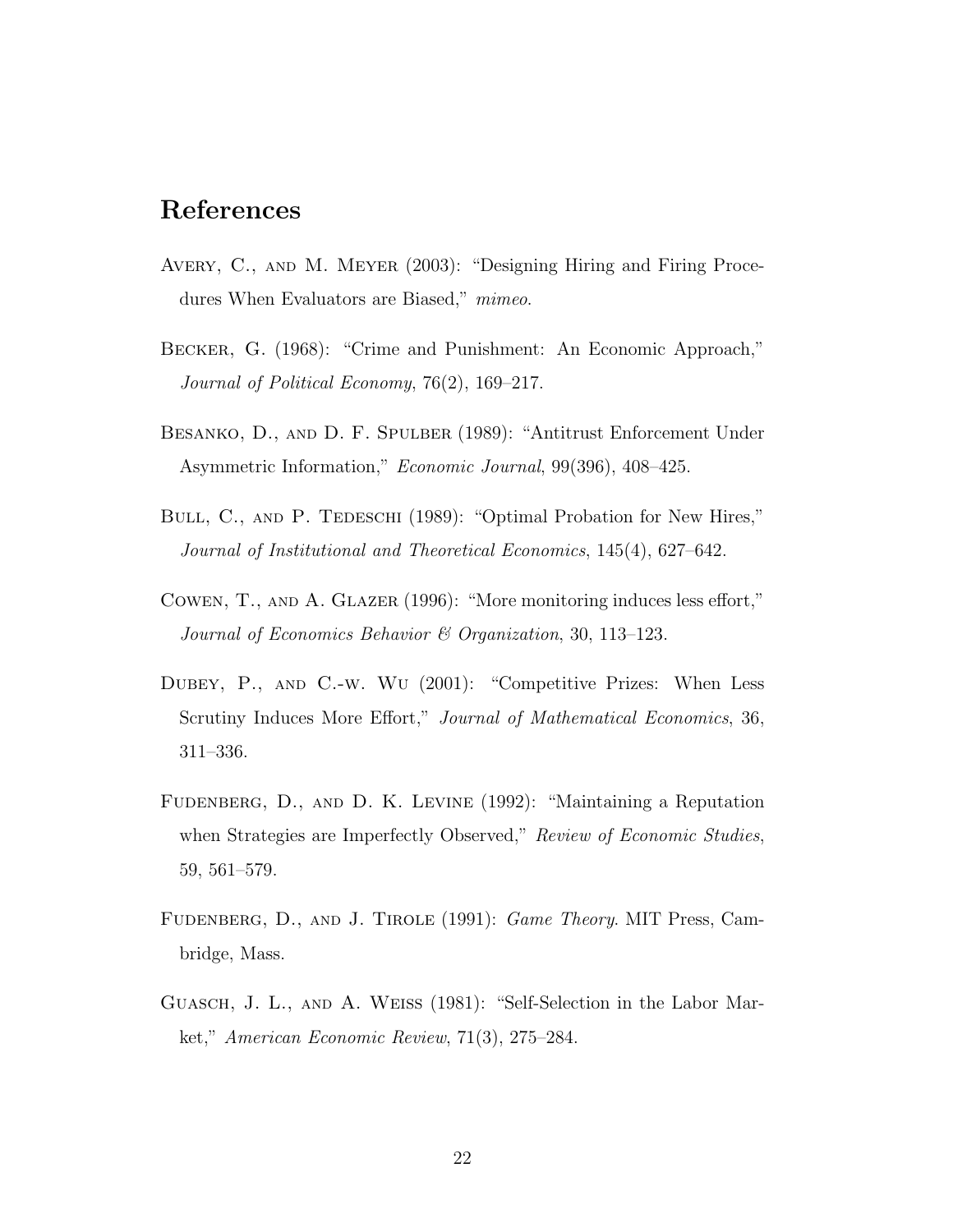- ICHINO, A., AND R. RIPHAHN (2003): "The Effect of Employment Protection on Worker Effort - A Comparison of Absenteeism During and After Probation," mimeo.
- Kaplow, L., and S. Shavell (1994): "Optimal Law Enforcement with Self-Reporting Behavior," Journal of Political Economy, 102(3), 583–606.
- KHALIL, F. (1997): "Auditing Without Commitment," RAND Journal of Economics, 28(4), 629–640.
- Kreps, D., P. Milgrom, J. Roberts, and R. B. Wilson (1982): "Rational Cooperation in the Finitely Repeated Prisoners' Dilemma," Journal of Economic Theory, 27, 245–252.
- Krueger, A. B. (1991): "The Evolution of Unjust-Dismissal Legislation in the United States," Industrial and Labor Relations Review, 44(4), 644–660.
- Mailath, G. J., and L. Samuelson (2001): "Who wants a good reputation," Review of Economic Studies, 68, 415–441.
- Nagin, D. S., J. B. Rebitzer, S. Sanders, and L. J. Taylor (2002): "Monitoring, Motivation and Management: The Determinants of Opportunistic Behavior in a Field Experiment," American Economic Review, 92(4), 850–873.
- POLINSKY, M., AND S. SHAVELL (2000): "The Economic Theory of Enforcement of Law," Journal of Economic Literature, 38(1), 45–76.
- Sadanand, A., V. Sadanand, and D. Marks (1989): "Probationary contracts in agencies with bilateral asymmetric information," Canadian Journal of Economics, 22(3), 643–661.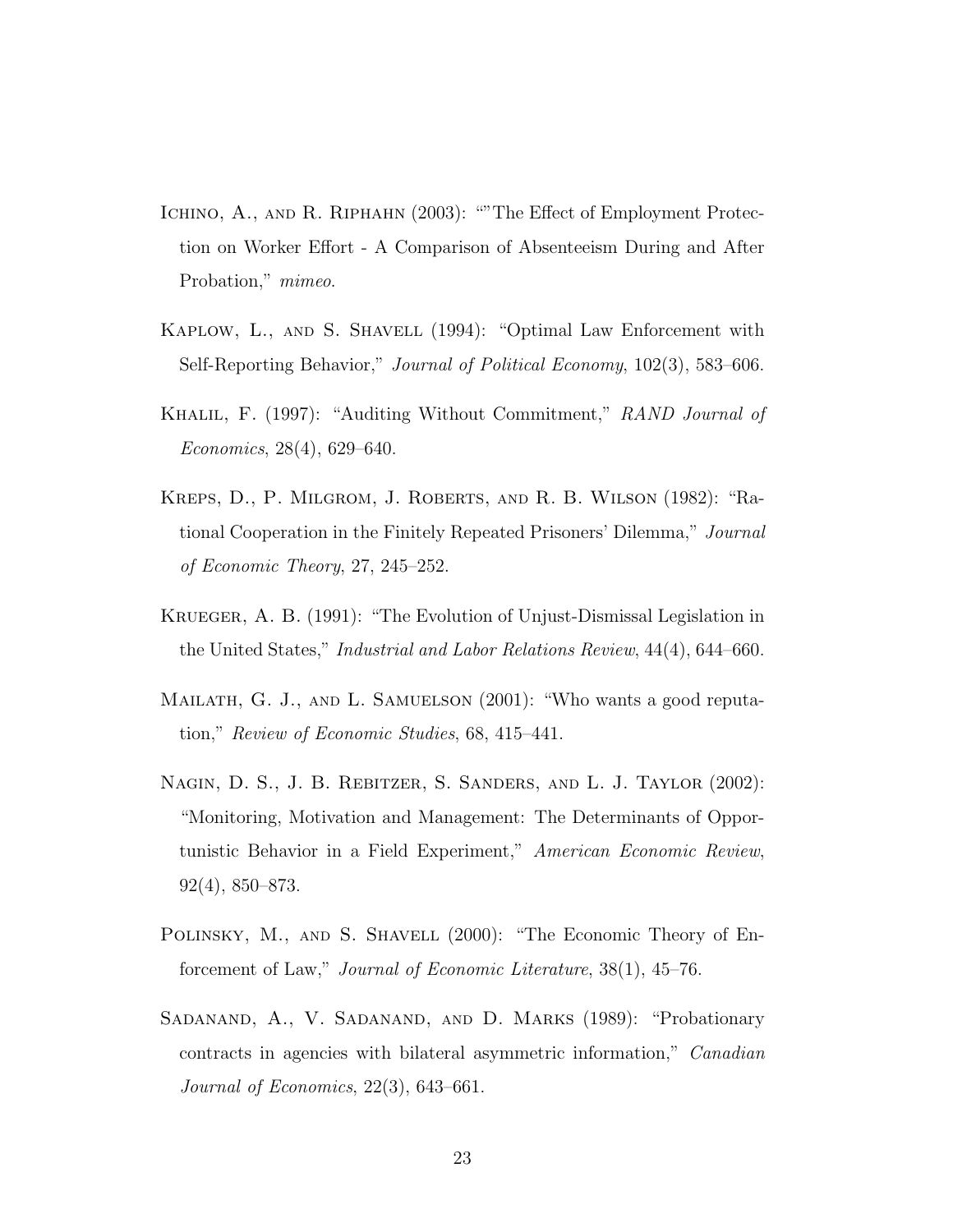Wang, R., and A. Weiss (1998): "Probation, layoffs, and wage-tenure profiles: A sorting explanation," Labour Economics, 5(3), 359–383.